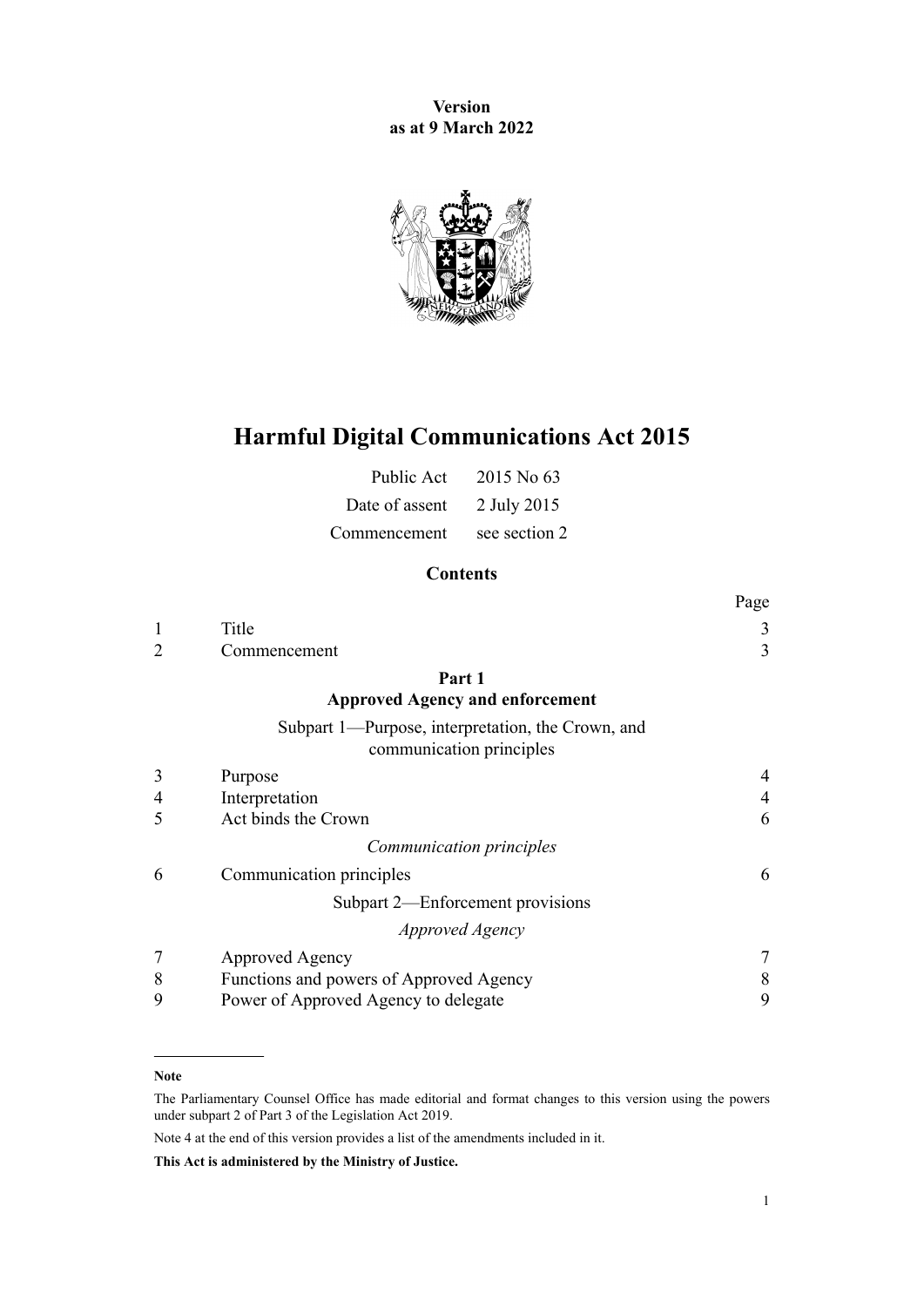|            | <b>Harmful Digital Communications Act 2015</b>                                                                       | Version as at<br>9 March 2022 |
|------------|----------------------------------------------------------------------------------------------------------------------|-------------------------------|
| 10         | Protection for employees of Approved Agency                                                                          | 10                            |
|            | Proceedings may be brought in District Court                                                                         |                               |
| 11         | Who may bring proceedings                                                                                            | 10                            |
| 12         | Threshold for proceedings                                                                                            | 10                            |
| 13         | District Court may refer matter back to Approved Agency                                                              | 11                            |
| 14         | Court may require Approved Agency to provide information                                                             | 11                            |
|            | Procedure                                                                                                            |                               |
| 15         | Applications                                                                                                         | 12                            |
| 16         | Mode of hearing and evidence                                                                                         | 12                            |
| 17         | Technical advisers                                                                                                   | 12                            |
| 18         | Interim orders                                                                                                       | 13                            |
| 19<br>20   | Orders that may be made by court<br>Court may vary or discharge order                                                | 13<br>15                      |
|            | <i><b>Offences</b></i>                                                                                               |                               |
|            |                                                                                                                      |                               |
| 21         | Offence of non-compliance with order                                                                                 | 15                            |
| 22         | Causing harm by posting digital communication                                                                        | 15                            |
| 22A<br>22B | Posting intimate visual recording without consent<br>Court may make civil order during proceedings for offence under | 16<br>16                      |
|            | section 22A                                                                                                          |                               |
|            | Liability of online content host                                                                                     |                               |
| 23         | Liability of online content host for content posted by user                                                          | 17                            |
| 24         | Process for obtaining protection against liability for specific<br>content                                           | 18                            |
| 25         | Further provisions related to section 24                                                                             | 20                            |
|            | Regulations and rules                                                                                                |                               |
| 26         | Regulations                                                                                                          | 20                            |
| 27         | Rules                                                                                                                | 21                            |
| 28         | Consequential amendments to other Acts                                                                               | 21                            |
|            | Part 2                                                                                                               |                               |
|            | Amendments to other Acts concerning use of digital<br>communications                                                 |                               |
|            | Subpart 1-Crimes Act 1961                                                                                            |                               |
| 29         | Principal Act                                                                                                        | 21                            |
| 30         | Section 179 amended (Aiding and abetting suicide)                                                                    | 21                            |
|            | Subpart 2-Harassment Act 1997                                                                                        |                               |
| 31         | Principal Act                                                                                                        | 21                            |
| 32         | Section 3 amended (Meaning of harassment)                                                                            | 21                            |
| 33         | Section 4 amended (Meaning of specified act)                                                                         | 22                            |
| 34         | Section 19 amended (Standard conditions of restraining orders)                                                       | 22                            |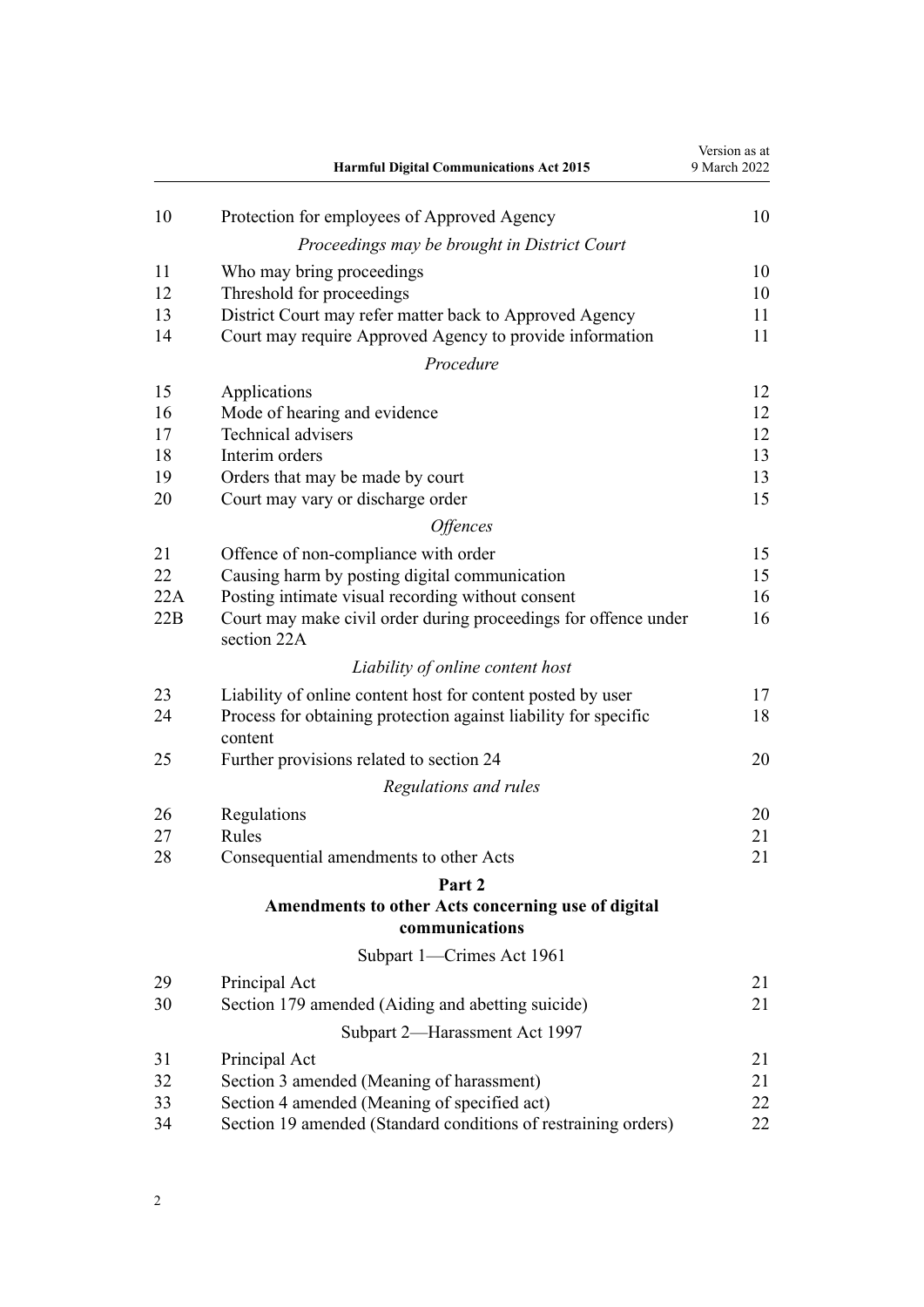<span id="page-2-0"></span>

| Version as at |                                                                           |    |
|---------------|---------------------------------------------------------------------------|----|
|               | 9 March 2022<br><b>Harmful Digital Communications Act 2015</b>            |    |
|               |                                                                           |    |
|               | Subpart 3—Human Rights Act 1993                                           |    |
| 35            | Principal Act                                                             | 22 |
| 36            | Section 61 amended (Racial disharmony)                                    | 22 |
| 37            | Section 62 amended (Sexual harassment)                                    | 22 |
| 38            | Section 63 amended (Racial harassment)                                    | 22 |
|               | Subpart 4—Privacy Act 1993                                                |    |
| 39            | Principal Act                                                             | 23 |
| 40            | Section 6 amended (Information privacy principles)                        | 23 |
| 41            | Section 56 amended (Personal information relating to domestic<br>affairs) | 23 |
|               | <b>Schedule</b>                                                           | 24 |

**[Consequential amendments to other Acts](#page-23-0)**

#### **The Parliament of New Zealand enacts as follows:**

**1 Title**

This Act is the Harmful Digital Communications Act 2015.

#### **2 Commencement**

- (1) [Sections 22 to 25](#page-14-0) and [Part 2](#page-20-0) come into force on the day after the date on which this Act receives the Royal assent.
- (2) The rest of this Act comes into force on the earlier of—
	- (a) a date appointed by the Governor-General by Order in Council; and
	- (b) 2 years after the date on which this Act receives the Royal assent.
- (3) One or more Orders in Council may be made under subsection (2) appointing different dates for different provisions.
- (4) An order under this section is secondary legislation (*see* [Part 3](http://legislation.govt.nz/pdflink.aspx?id=DLM7298343) of the Legis‐ lation Act 2019 for publication requirements).

| Legislation Act 2019 requirements for secondary legislation made under this section |                                                                                                  |                                    |
|-------------------------------------------------------------------------------------|--------------------------------------------------------------------------------------------------|------------------------------------|
| <b>Publication</b>                                                                  | PCO must publish it on the legislation website and notify LA19 s $69(1)(c)$<br>it in the Gazette |                                    |
| <b>Presentation</b>                                                                 | The Minister must present it to the House of<br>Representatives                                  | LA19 s 114, Sch 1<br>cl $32(1)(a)$ |
| <b>Disallowance</b>                                                                 | It may be disallowed by the House of Representatives                                             | LA19 ss 115, 116                   |
| This note is not part of the Act.                                                   |                                                                                                  |                                    |

Section 2(2): sections 8 to 21 and 26 to 28 brought into force, on 21 November 2016, by [clause 2](http://legislation.govt.nz/pdflink.aspx?id=DLM6978428) of the Harmful Digital Communications Act Commencement Order (No 2) 2016 (LI 2016/226).

Section 2(2): sections 3, 4, 5, and 6 brought into force, on 27 November 2015, by [clause 2](http://legislation.govt.nz/pdflink.aspx?id=DLM6626517) of the Harmful Digital Communications Act Commencement Order 2015 (LI 2015/248).

Section 2(2): section 7 brought into force, on 20 May 2016, by [clause 2](http://legislation.govt.nz/pdflink.aspx?id=DLM6800209) of the Harmful Digital Communications Act Commencement Order 2016 (LI 2016/90).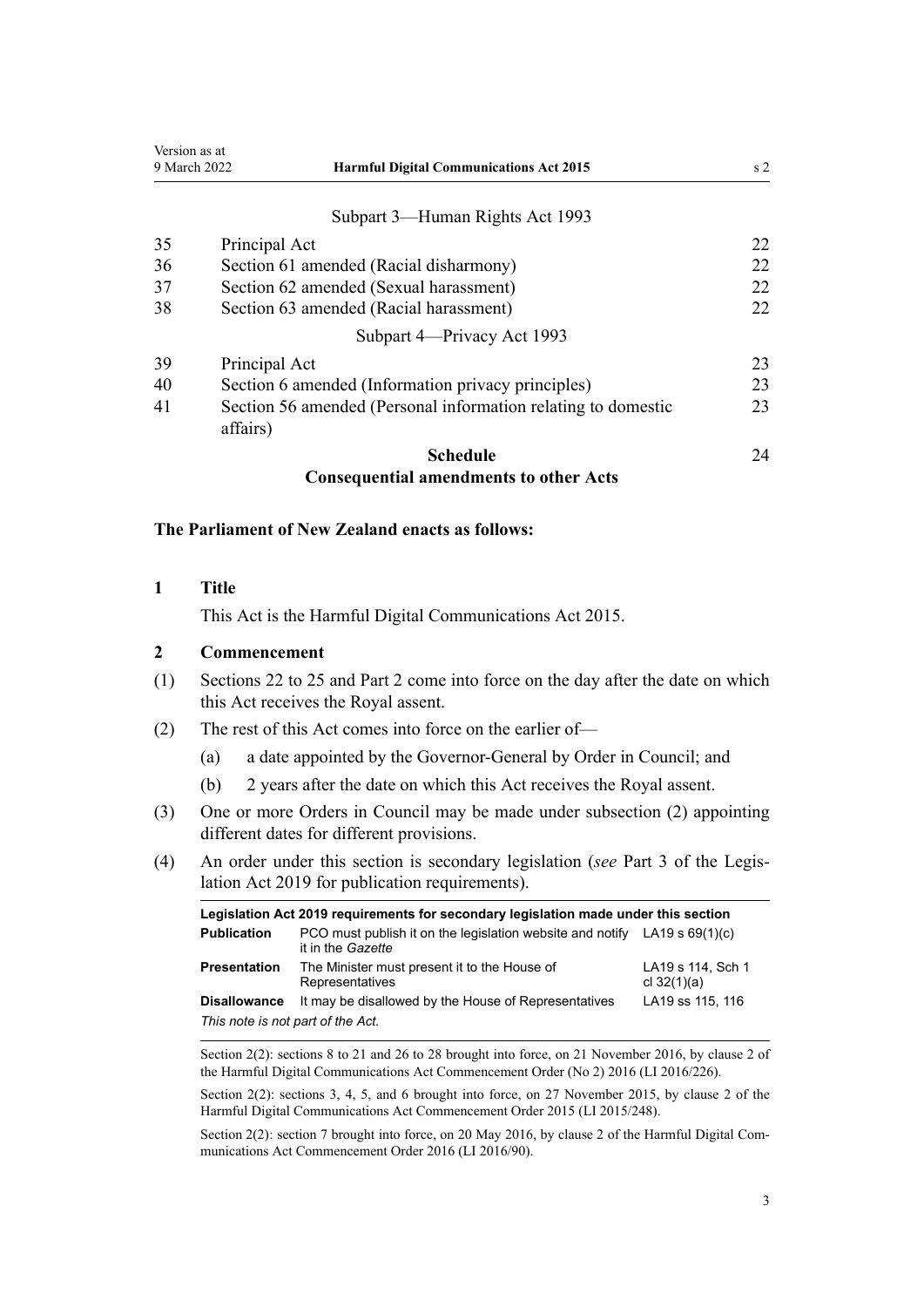<span id="page-3-0"></span>Section 2(4): inserted, on 28 October 2021, by [section 3](http://legislation.govt.nz/pdflink.aspx?id=LMS268932) of the Secondary Legislation Act 2021 (2021 No 7).

#### **Part 1**

#### **Approved Agency and enforcement**

# Subpart 1—Purpose, interpretation, the Crown, and communication principles

#### **3 Purpose**

The purpose of this Act is to—

- (a) deter, prevent, and mitigate harm caused to individuals by digital communications; and
- (b) provide victims of harmful digital communications with a quick and efficient means of redress.

#### **4 Interpretation**

In this Act, unless the context otherwise requires,—

**applicant** means anyone who makes an application under [section 11](#page-9-0)

**application** means an application to the District Court under [section 15](#page-11-0)

**Approved Agency** or **Agency** means a person, organisation, department, or entity appointed as an Approved Agency under [section 7](#page-6-0)

**chief executive** means the chief executive of the department that is for the time being responsible for the administration of this Act

**defendant**, in relation to an application made to, or an order made by, a court under this Act, means a person against whom an order is sought or made

#### **digital communication**—

- (a) means any form of electronic communication; and
- (b) includes any text message, writing, photograph, picture, recording, or other matter that is communicated electronically

**harm** means serious emotional distress

**individual** means a natural person

#### **intimate visual recording**—

- (a) means a visual recording (for example, a photograph, videotape, or digi‐ tal image) that is made in any medium using any device with or without the knowledge or consent of the individual who is the subject of the recording, and that is of—
	- (i) an individual who is in a place which, in the circumstances, would reasonably be expected to provide privacy, and the individual is—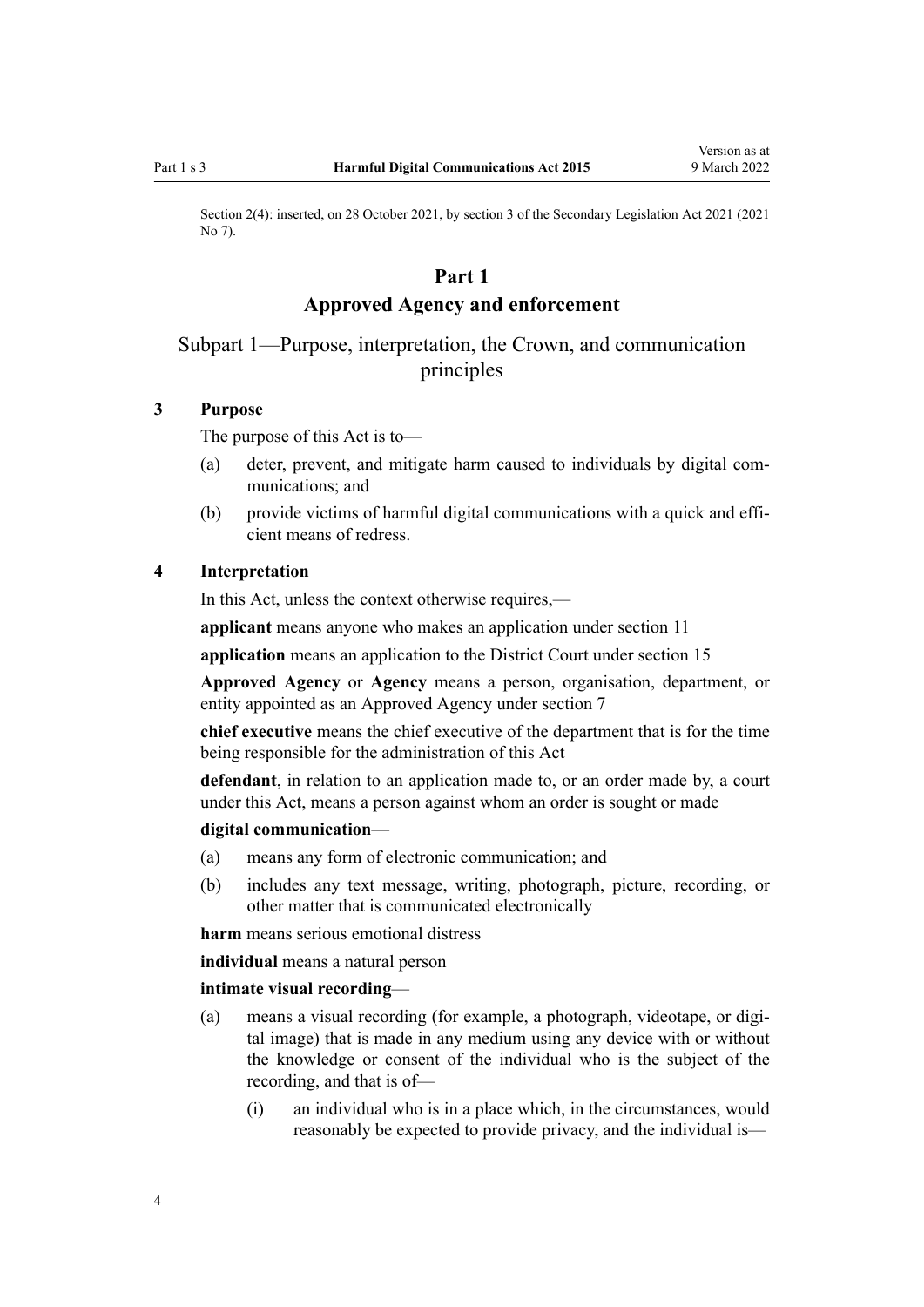- (A) naked or has his or her genitals, pubic area, buttocks, or female breasts exposed, partially exposed, or clad solely in undergarments; or
- (B) engaged in an intimate sexual activity; or
- (C) engaged in showering, toileting, or other personal bodily activity that involves dressing or undressing; or
- (ii) an individual's naked or undergarment-clad genitals, pubic area, buttocks, or female breasts which is made—
	- (A) from beneath or under an individual's clothing; or
	- (B) through an individual's outer clothing in circumstances where it is unreasonable to do so; and
- (b) includes an intimate visual recording that is made and transmitted in real time without retention or storage in—
	- (i) a physical form; or
	- (ii) an electronic form from which the recording is capable of being reproduced with or without the aid of any device or thing

**IPAP** has the same meaning as in [section 122A\(1\)](http://legislation.govt.nz/pdflink.aspx?id=DLM3976056) of the Copyright Act 1994

**Minister** means the Minister of the Crown who, under the authority of any warrant or with the authority of the Prime Minister, is for the time being responsible for the administration of this Act

**online content host**, in relation to a digital communication, means the person who has control over the part of the electronic retrieval system, such as a website or an online application, on which the communication is posted and accessible by the user

**post**, in relation to a digital communication,—

- (a) means to transfer, send, publish, disseminate, or otherwise communicate by means of a digital communication—
	- (i) any information, whether truthful or untruthful, about the victim; or
	- (ii) an intimate visual recording of an individual; and
- (b) includes an attempt to do anything referred to in paragraph (a)

**professional leader** has the same meaning as in [section 10\(1\)](http://legislation.govt.nz/pdflink.aspx?id=LMS171311) of the Education and Training Act 2020

**registered school** has the same meaning as in [section 10\(1\)](http://legislation.govt.nz/pdflink.aspx?id=LMS171311) of the Education and Training Act 2020

**victim** means,—

(a) in relation to [section 22](#page-14-0), an individual who is the target of a posted digital communication; and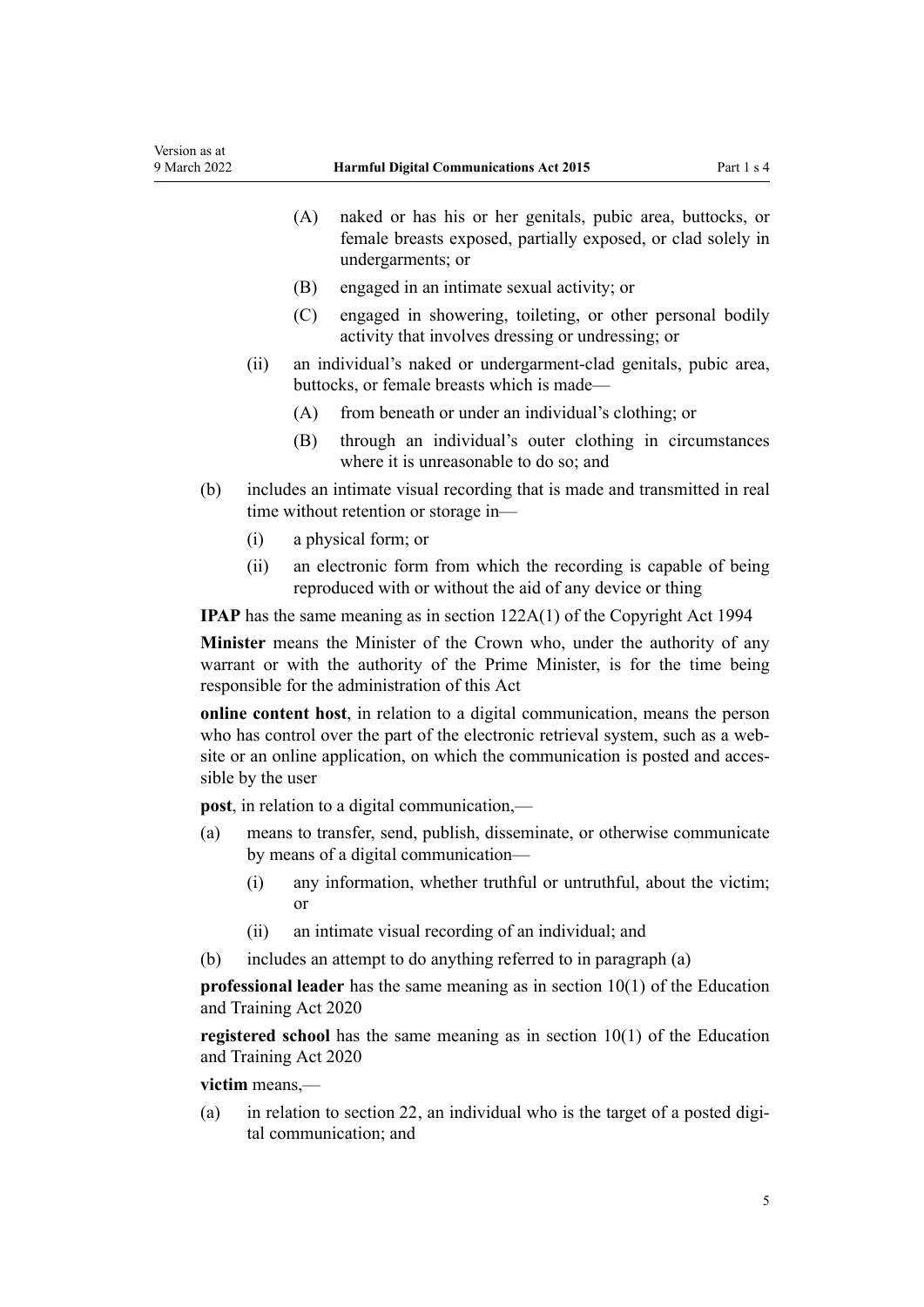<span id="page-5-0"></span>(b) in relation to [section 22A,](#page-15-0) an individual who is the subject of an intimate visual recording.

Section 4 **application**: amended, on 1 March 2017, by [section 261](http://legislation.govt.nz/pdflink.aspx?id=DLM6942680) of the District Court Act 2016 (2016 No 49).

Section 4 **post**: inserted, on 9 March 2022, by [section 4\(1\)](http://legislation.govt.nz/pdflink.aspx?id=LMS520028) of the Harmful Digital Communications (Unauthorised Posting of Intimate Visual Recording) Amendment Act 2022 (2022 No 3).

Section 4 **posts a digital communication**: repealed, on 9 March 2022, by [section 4\(2\)](http://legislation.govt.nz/pdflink.aspx?id=LMS520028) of the Harmful Digital Communications (Unauthorised Posting of Intimate Visual Recording) Amendment Act 2022 (2022 No 3).

Section 4 **professional leader**: amended, on 1 August 2020, by [section 668](http://legislation.govt.nz/pdflink.aspx?id=LMS367713) of the Education and Training Act 2020 (2020 No 38).

Section 4 **registered school**: amended, on 1 August 2020, by [section 668](http://legislation.govt.nz/pdflink.aspx?id=LMS367713) of the Education and Training Act 2020 (2020 No 38).

Section 4 **victim**: inserted, on 9 March 2022, by [section 4\(1\)](http://legislation.govt.nz/pdflink.aspx?id=LMS520028) of the Harmful Digital Communications (Unauthorised Posting of Intimate Visual Recording) Amendment Act 2022 (2022 No 3).

#### **5 Act binds the Crown**

This Act binds the Crown.

#### *Communication principles*

#### **6 Communication principles**

(1) The communication principles are—

*Principle 1*

A digital communication should not disclose sensitive personal facts about an individual.

*Principle 2*

A digital communication should not be threatening, intimidating, or menacing.

*Principle 3*

A digital communication should not be grossly offensive to a reasonable person in the position of the affected individual.

*Principle 4*

A digital communication should not be indecent or obscene.

*Principle 5*

A digital communication should not be used to harass an individual.

*Principle 6*

A digital communication should not make a false allegation.

*Principle 7*

A digital communication should not contain a matter that is published in breach of confidence.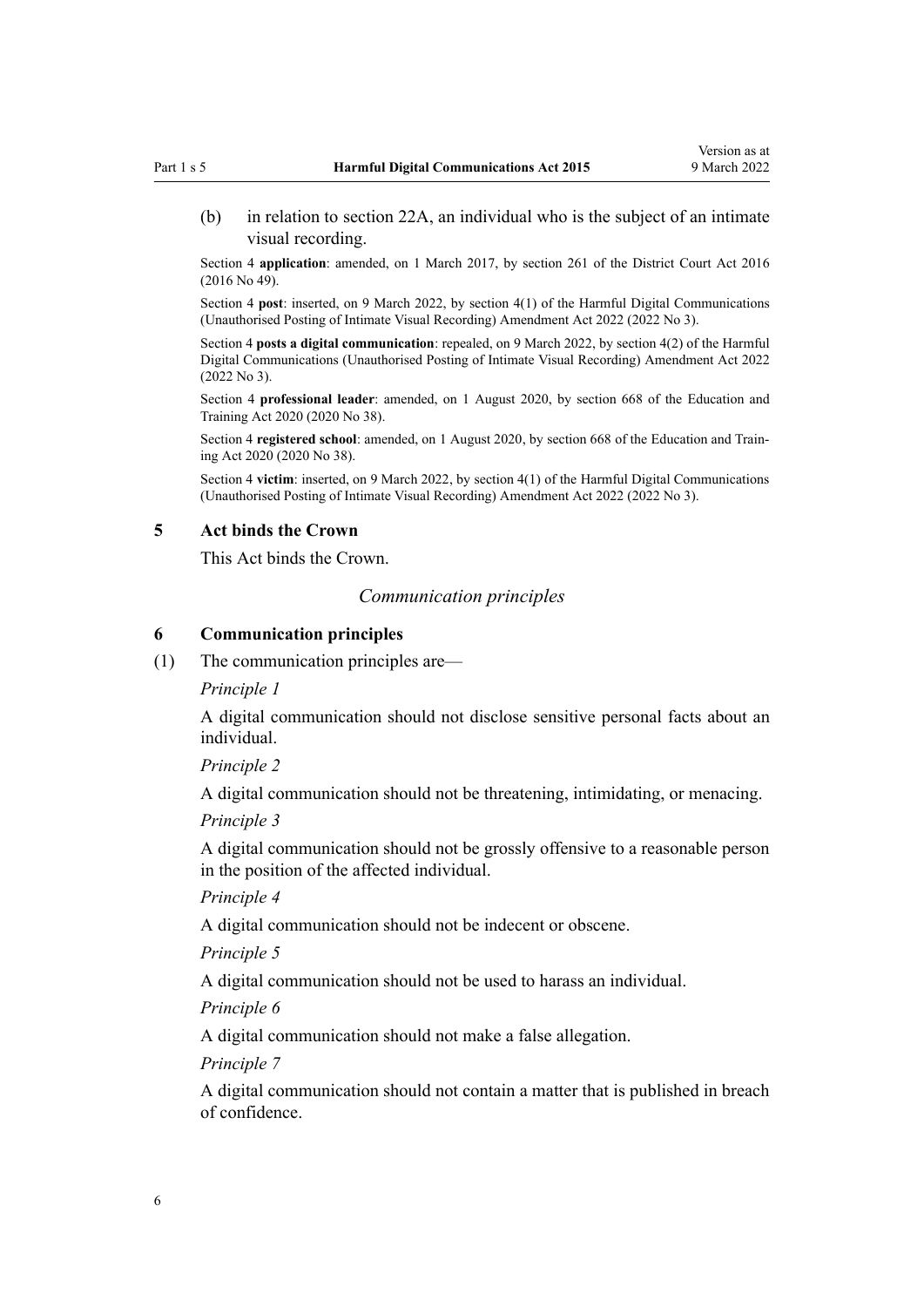#### <span id="page-6-0"></span>*Principle 8*

A digital communication should not incite or encourage anyone to send a mes‐ sage to an individual for the purpose of causing harm to the individual.

#### *Principle 9*

A digital communication should not incite or encourage an individual to com‐ mit suicide.

*Principle 10*

A digital communication should not denigrate an individual by reason of his or her colour, race, ethnic or national origins, religion, gender, sexual orientation, or disability.

- (2) In performing functions or exercising powers under this Act, the Approved Agency and courts must—
	- (a) take account of the communication principles; and
	- (b) act consistently with the rights and freedoms contained in the New Zea[land Bill of Rights Act 1990.](http://legislation.govt.nz/pdflink.aspx?id=DLM224791)

Subpart 2—Enforcement provisions

*Approved Agency*

#### **7 Approved Agency**

- (1) The Governor-General may, by Order in Council made on the recommendation of the Minister,—
	- (a) appoint as the Approved Agency for the purpose of this Act—
		- (i) any person or organisation:
		- (ii) any department:
		- (iii) any Crown entity:
	- (b) prescribe the functions of the Approved Agency that are in addition to the functions specified in section  $8(1)$  and are related to the purpose of this Act:
	- (c) prescribe any reporting requirements, accountability measures, or other terms or conditions that the Approved Agency must comply with.
- (2) Before recommending the making of an Order in Council under subsection (1), the Minister must be satisfied that the appointee has the appropriate know‐ ledge, skills, and experience to carry out some or all of the functions of the Approved Agency under this Act.
- (3) The Approved Agency holds office for the term specified in the order made under subsection (1).
- (4) A person is not to be regarded as being employed in the service of the Crown for the purposes of the [Public Service Act 2020](http://legislation.govt.nz/pdflink.aspx?id=LMS106157) or the Government Superannu-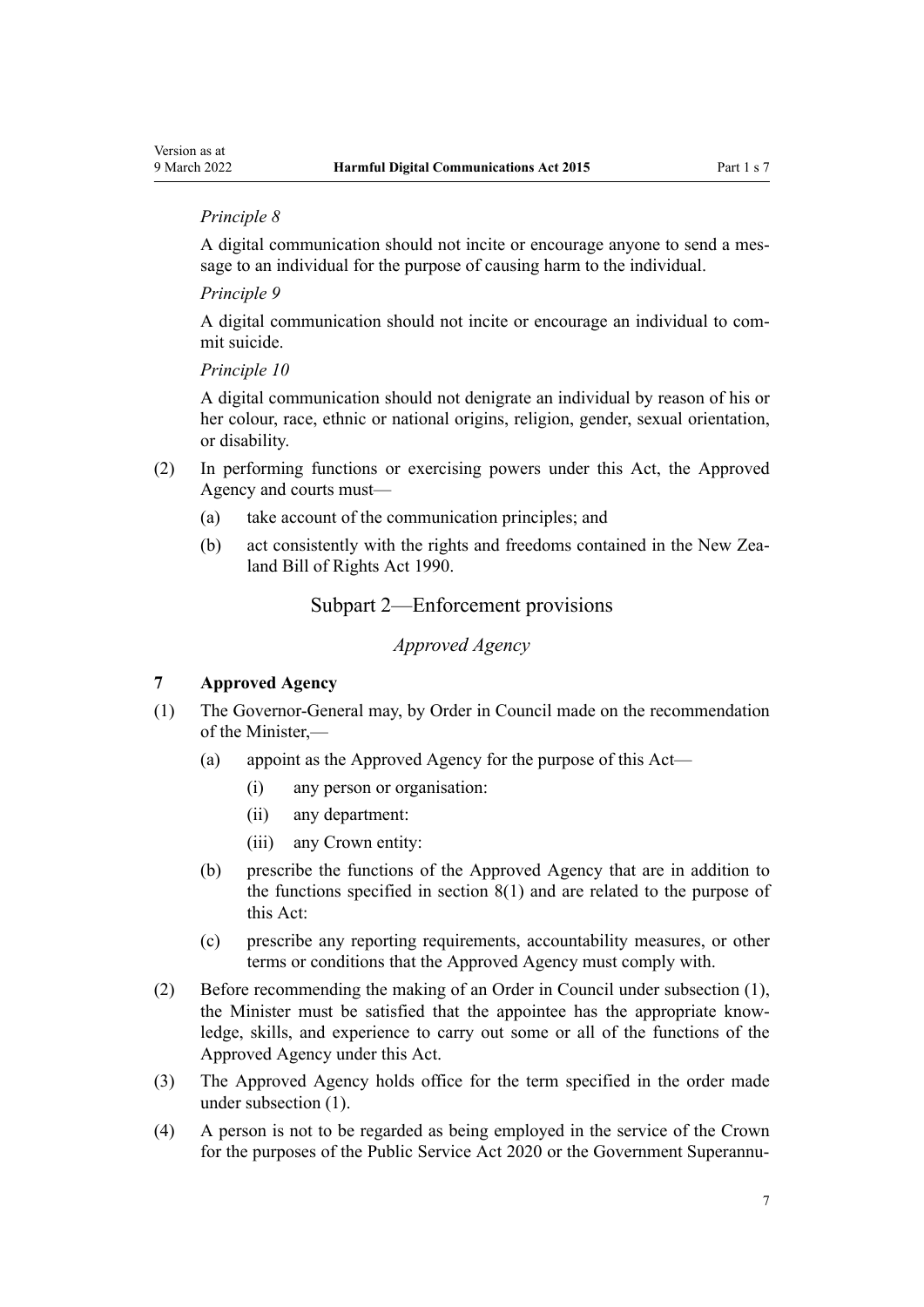<span id="page-7-0"></span>[ation Fund Act 1956](http://legislation.govt.nz/pdflink.aspx?id=DLM446000) solely because of his or her appointment as the Approved Agency.

- (5) The Approved Agency is subject to the [Ombudsmen Act 1975,](http://legislation.govt.nz/pdflink.aspx?id=DLM430983) the [Official](http://legislation.govt.nz/pdflink.aspx?id=DLM64784) [Information Act 1982](http://legislation.govt.nz/pdflink.aspx?id=DLM64784), and the [Public Records Act 2005](http://legislation.govt.nz/pdflink.aspx?id=DLM345528) in respect of functions that the Agency or any delegate of the Agency performs under this Act.
- (6) An order under this section is secondary legislation (*see* [Part 3](http://legislation.govt.nz/pdflink.aspx?id=DLM7298343) of the Legis‐ lation Act 2019 for publication requirements).

| Legislation Act 2019 requirements for secondary legislation made under this section |                                                                                                         |                                    |
|-------------------------------------------------------------------------------------|---------------------------------------------------------------------------------------------------------|------------------------------------|
| <b>Publication</b>                                                                  | PCO must publish it on the legislation website and notify LA19 s $69(1)(c)$<br>it in the <i>Gazette</i> |                                    |
| <b>Presentation</b>                                                                 | The Minister must present it to the House of<br>Representatives                                         | LA19 s 114, Sch 1<br>cl $32(1)(a)$ |
| <b>Disallowance</b>                                                                 | It may be disallowed by the House of Representatives                                                    | LA19 ss 115, 116                   |
| This note is not part of the Act.                                                   |                                                                                                         |                                    |

Section 7(4): amended, on 7 August 2020, by [section 135](http://legislation.govt.nz/pdflink.aspx?id=LMS176959) of the Public Service Act 2020 (2020 No 40).

Section 7(6): inserted, on 28 October 2021, by [section 3](http://legislation.govt.nz/pdflink.aspx?id=LMS268932) of the Secondary Legislation Act 2021 (2021 No 7).

#### **8 Functions and powers of Approved Agency**

- (1) The functions of the Approved Agency are—
	- (a) to receive and assess complaints about harm caused to individuals by digital communications:
	- (b) to investigate complaints:
	- (c) to use advice, negotiation, mediation, and persuasion (as appropriate) to resolve complaints:
	- (d) to establish and maintain relationships with domestic and foreign service providers, online content hosts, and agencies (as appropriate) to achieve the purpose of this Act:
	- (e) to provide education and advice on policies for online safety and con‐ duct on the Internet:
	- (f) to perform the other functions conferred on it by or under this Act, including functions prescribed by Order in Council made under [section](#page-6-0) [7.](#page-6-0)
- (2) The Agency may, subject to any other enactment, seek and receive any infor‐ mation that the Agency considers will assist it in the performance of its functions.
- (3) The Agency may refuse to investigate, or cease investigating, any complaint if the Agency considers that—
	- (a) the complaint is trivial, frivolous, or vexatious; or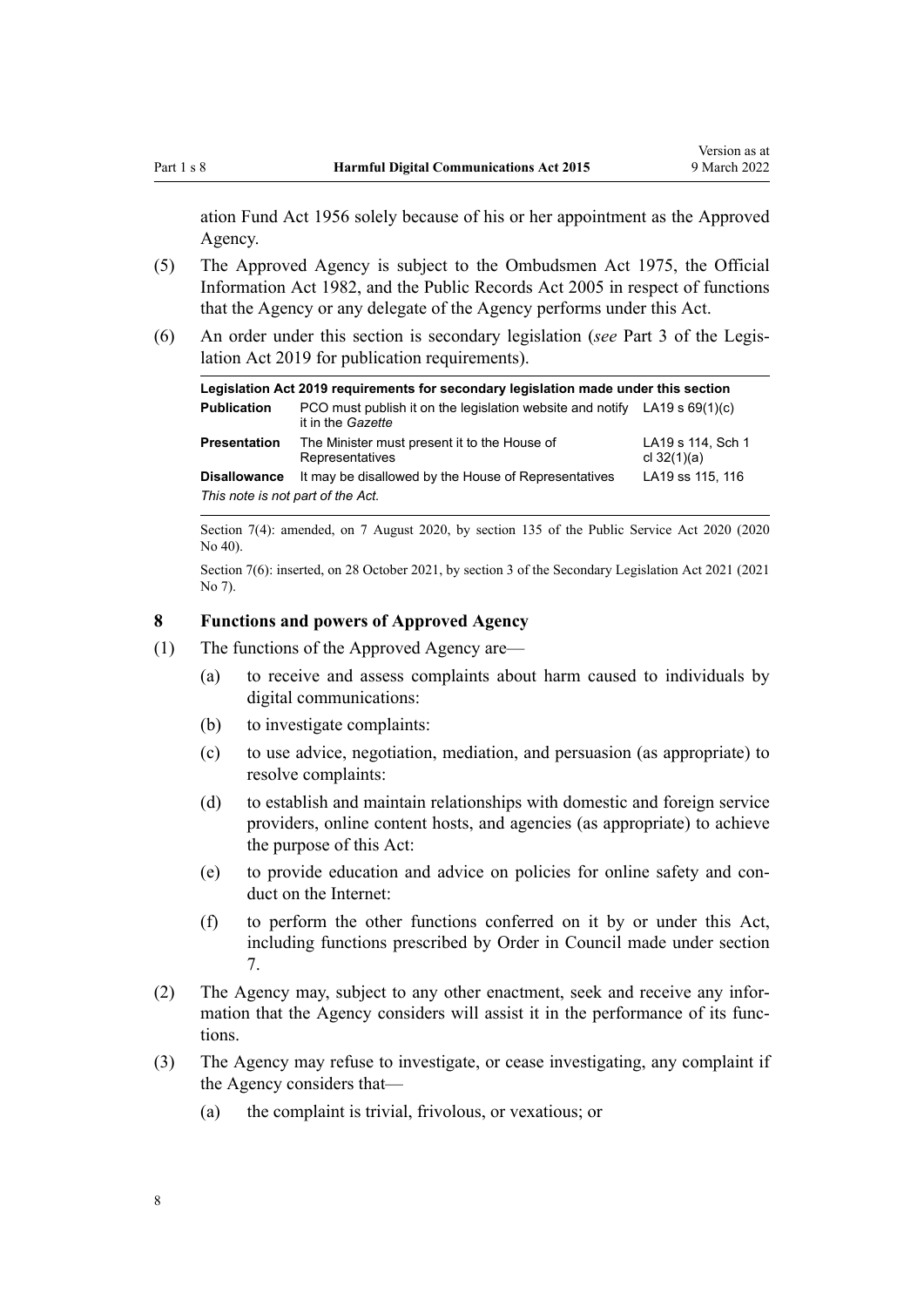- (b) the subject matter or nature of the complaint is unlikely to cause harm to any individual; or
- (c) the subject matter or nature of the complaint does not contravene the communication principles.
- (4) The Agency may decide not to take any further action on a complaint if, in the course of assessing or investigating the complaint, it appears to the Agency that, having regard to all the circumstances of the case, any further action is unnecessary or inappropriate.
- (5) If the Agency decides not to take any further action on a complaint, it must notify the complainant of the right to apply to the District Court for an order under this Act.

#### **9 Power of Approved Agency to delegate**

- (1) Subject to the approval of the Minister, the Approved Agency may delegate to any person or organisation any of its functions and powers except this power of delegation.
- (2) Before delegating any functions or powers, the Approved Agency must be satisfied that the delegate has the appropriate knowledge, skills, and experience to carry out those functions or powers.
- (3) A delegation—

<span id="page-8-0"></span>Version as at

- (a) must be in writing; and
- (b) is subject to any restrictions and conditions specified by the Approved Agency that it thinks fit, including conditions that relate to the Approved Agency's obligations under [section 7\(5\)](#page-6-0); and
- (c) is revocable at any time, in writing; and
- (d) does not prevent the performance or exercise of a function or power by the Approved Agency.
- (4) A person or organisation performing or exercising any delegated functions or powers may perform and exercise them in the same manner and with the same effect as if they had been conferred directly by this Act and not by delegation.
- (5) A person or organisation who acts under a delegation given under this section is presumed to be acting in accordance with its terms in the absence of evidence to the contrary.
- (6) Any action or decision of a delegate under the delegation is treated as an action or decision of the Approved Agency under this Act.
- (7) A delegate must comply with all reasonable requests or requirements of the Approved Agency for the purpose of enabling the Agency to comply with the [Ombudsmen Act 1975](http://legislation.govt.nz/pdflink.aspx?id=DLM430983), the [Official Information Act 1982,](http://legislation.govt.nz/pdflink.aspx?id=DLM64784) and the [Public](http://legislation.govt.nz/pdflink.aspx?id=DLM345528) [Records Act 2005](http://legislation.govt.nz/pdflink.aspx?id=DLM345528) in respect of functions to which the delegation applies.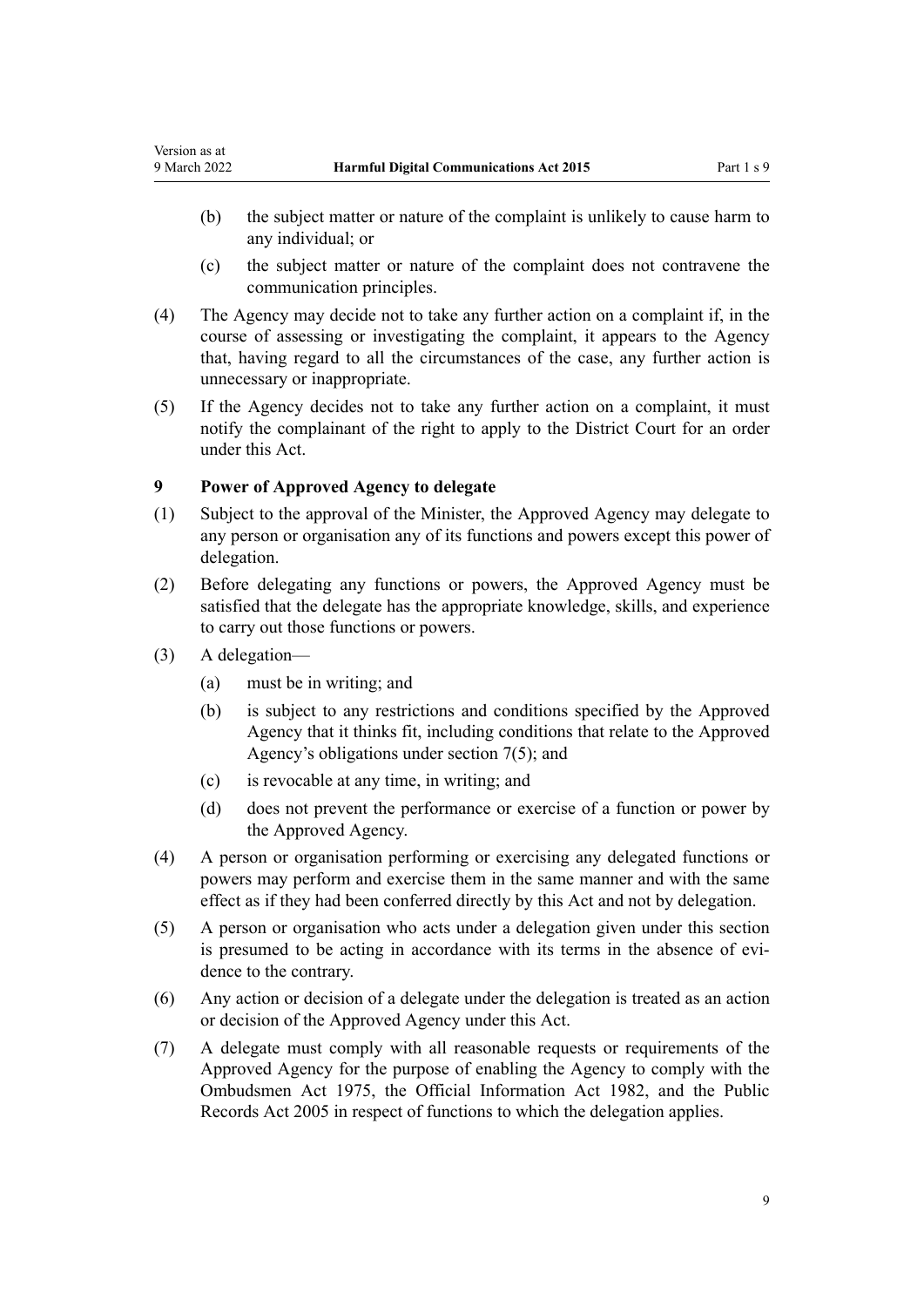#### <span id="page-9-0"></span>**10 Protection for employees of Approved Agency**

- (1) This section applies if the Approved Agency is not a department or Crown entity.
- (2) If this section applies, no civil action lies against any employee of the Agency, or against any employee of a delegate of the Agency, for any act done or omitted by the Agency, or by the delegate, or by him or her, in good faith in the performance or intended performance of the functions, duties, or powers of the Agency.
- (3) However, subsection (2) does not prevent a person from filing an application for review under [section 8](http://legislation.govt.nz/pdflink.aspx?id=DLM6942138) of the Judicial Review Procedure Act 2016 in relation to the exercise, refusal to exercise, or proposed or purported exercise by the Approved Agency of a statutory power within the meaning of that Act or otherwise affect the operation of that Act.

Section 10(3): amended, on 1 March 2017, by [section 24](http://legislation.govt.nz/pdflink.aspx?id=DLM6942157) of the Judicial Review Procedure Act 2016 (2016 No 50).

#### *Proceedings may be brought in District Court*

#### **11 Who may bring proceedings**

- (1) Any of the following may apply to the District Court for an order under [section](#page-12-0) [18](#page-12-0) or [19:](#page-12-0)
	- (a) an individual (the **affected individual**) who alleges that he or she has suffered or will suffer harm as a result of a digital communication:
	- (b) a parent or guardian on behalf of the affected individual:
	- (c) the professional leader of a registered school or his or her delegate, if the affected individual is a student of that school and consents to the profes‐ sional leader or delegate bringing the proceedings:
	- (d) the Police, if the digital communication constitutes a threat to the safety of an individual.
- (2) The chief coroner may apply for an order under [section 18](#page-12-0) or [19\(1\)\(a\) or \(b\) or](#page-12-0) [\(2\)\(a\)](#page-12-0) in respect of a digital communication that contravenes a provision of the [Coroners Act 2006.](http://legislation.govt.nz/pdflink.aspx?id=DLM377056)

Section 11(1): amended, on 1 March 2017, by [section 261](http://legislation.govt.nz/pdflink.aspx?id=DLM6942680) of the District Court Act 2016 (2016 No 49).

#### **12 Threshold for proceedings**

(1) An applicant referred to in section 11(1)(a), (b), or (c) may not apply for an order under [section 18](#page-12-0) or [19](#page-12-0) in respect of a digital communication unless the Approved Agency has first received a complaint about the communication and had a reasonable opportunity to assess the complaint and decide what action (if any) to take.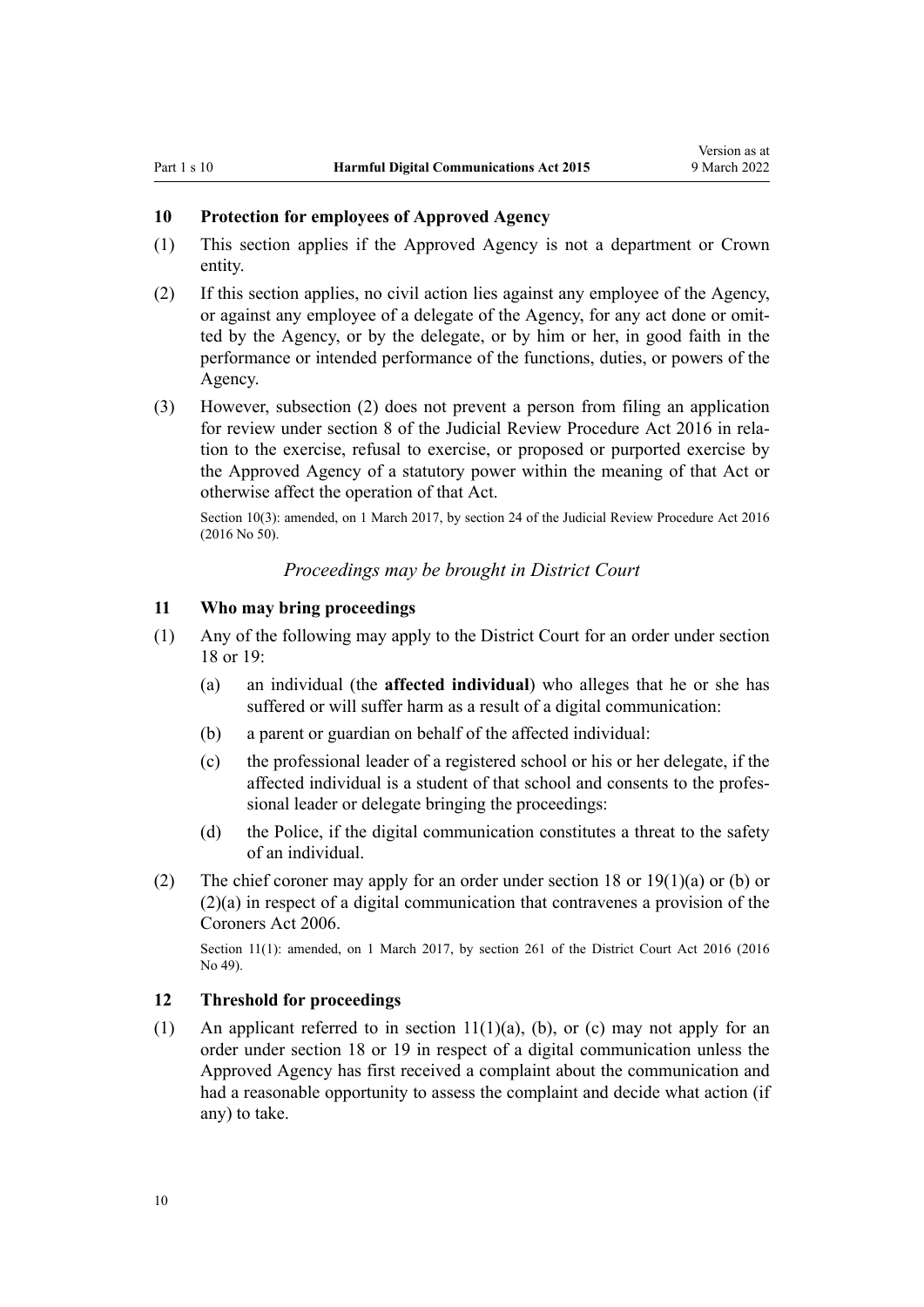- (2) In any case, the District Court must not grant an application from an applicant referred to in section  $11(1)(a)$ , (b), or (c) for an order under [section 18](#page-12-0) or [19](#page-12-0) unless it is satisfied that—
	- (a) there has been a threatened serious breach, a serious breach, or a repea‐ ted breach of 1 or more communication principles; and
	- (b) the breach has caused or is likely to cause harm to an individual.
- (3) The court may, on its own initiative, dismiss an application from an applicant referred to in section  $11(1)(a)$ , (b), or (c) without a hearing if it considers that the application is frivolous or vexatious, or for any other reason does not meet the threshold in subsection (2).
- (4) The court may, on its own initiative, dismiss an application under [section 11](#page-9-0) from the Police if satisfied that, having regard to all the circumstances of the case, the application should be dismissed.

Section 12(2): amended, on 1 March 2017, by [section 261](http://legislation.govt.nz/pdflink.aspx?id=DLM6942680) of the District Court Act 2016 (2016) No 49).

#### **13 District Court may refer matter back to Approved Agency**

- (1) This section applies when the District Court considers an application under [section 11](#page-9-0) that arises from the subject matter of a complaint that has been received by the Approved Agency (whether or not the complaint has been assessed under [section 12\(1\)](#page-9-0)).
- (2) The court—

<span id="page-10-0"></span>Version as at

- (a) must consider whether an attempt has been made to resolve the complaint (whether through mediation or otherwise); and
- (b) may adjourn the proceeding and refer the matter back to the Approved Agency unless satisfied that attempts at resolution, or further attempts at resolution, of the matter by the parties and the Agency—
	- (i) will not contribute constructively to resolving the matter; or
	- (ii) will not, in the circumstances, be in the public interest; or
	- (iii) will undermine the proceedings before the court.

Section 13(1): amended, on 1 March 2017, by [section 261](http://legislation.govt.nz/pdflink.aspx?id=DLM6942680) of the District Court Act 2016 (2016 No 49).

#### **14 Court may require Approved Agency to provide information**

- (1) The District Court or any Registrar or Deputy Registrar of the court may require the Approved Agency to provide information for the purposes of satisfying the court of any matters referred to in [sections 12](#page-9-0) and 13.
- (2) The Approved Agency must provide the information in the form (if any) pre‐ scribed by rules of court.

Section 14(1): amended, on 1 March 2017, by [section 261](http://legislation.govt.nz/pdflink.aspx?id=DLM6942680) of the District Court Act 2016 (2016) No 49).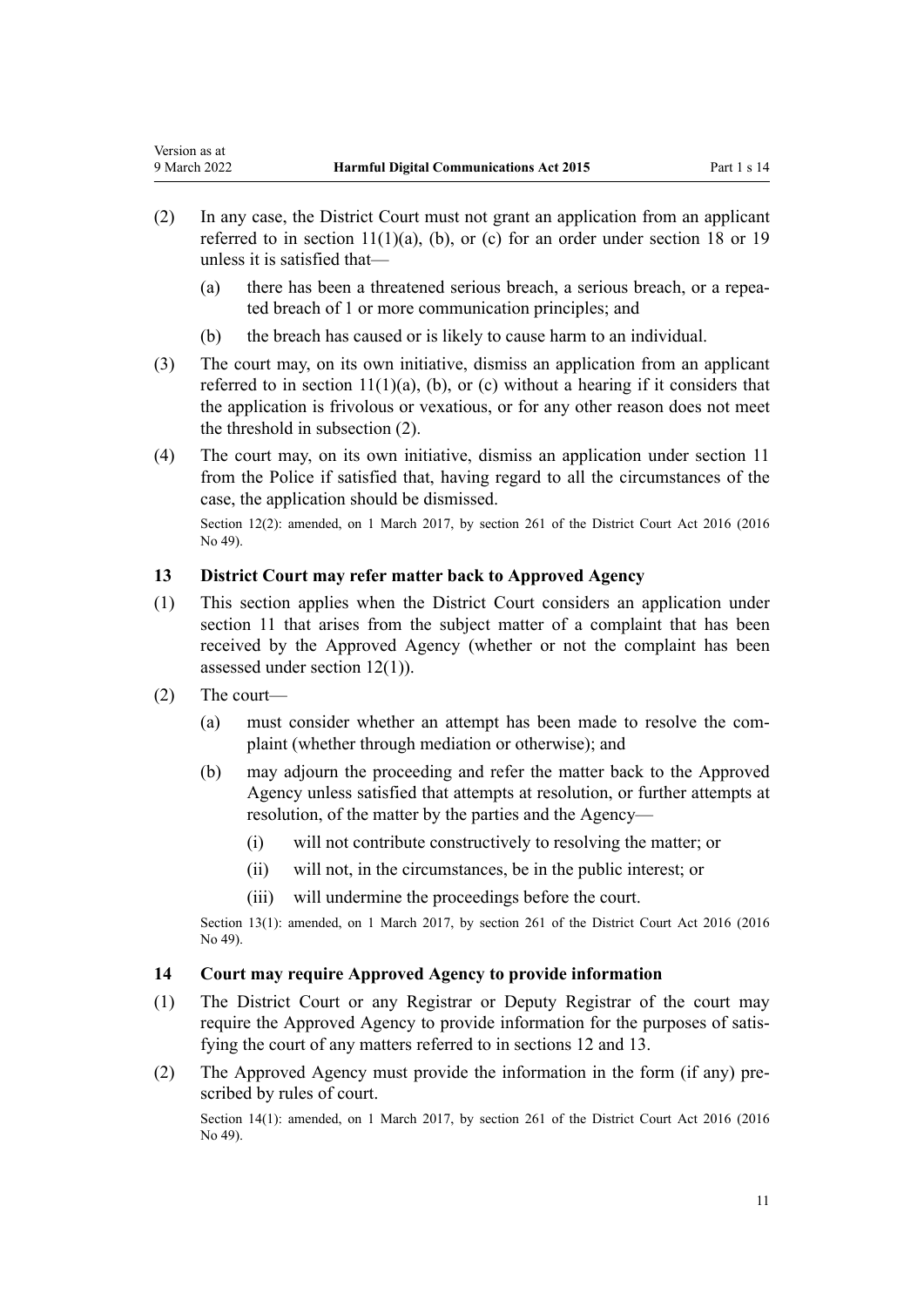#### *Procedure*

#### <span id="page-11-0"></span>**15 Applications**

- (1) Applications for any orders under [section 18](#page-12-0) or [19](#page-12-0) must—
	- (a) be filed in the District Court; and
	- (b) be in the prescribed form (if any).
- (2) The court may give directions as to service and, if the court considers it appro‐ priate to do so in the circumstances, having regard to the principles of natural justice, the court may consider an application made on a without notice basis.
- (3) No filing fee is payable for an application.

Section 15(1)(a): amended, on 1 March 2017, by [section 261](http://legislation.govt.nz/pdflink.aspx?id=DLM6942680) of the District Court Act 2016 (2016) No 49).

#### **16 Mode of hearing and evidence**

- (1) The court must, having regard to the circumstances of the particular case, direct that an application be determined—
	- (a) just on the basis of written material provided to it; or
	- (b) by way of a hearing involving oral submissions.
- (2) The court may deal with an application in any manner that it thinks will preserve the anonymity of a party so that the party's identity is not released to any other party during the proceedings.
- (3) The court must give reasons for any decision it makes in the proceedings.
- (4) The decision, including the reasons, must be published.
- (5) Subsections (3) and (4) are subject to subsection (2).
- (6) The court may receive any evidence or information that may in its opinion assist it to deal effectively with any proceedings under this Act, whether or not the evidence or information would be otherwise admissible in a court of law.

#### **17 Technical advisers**

- (1) The District Court or the High Court, as the case may be, may appoint a tech‐ nical adviser to assist it in considering and determining an application for an order under [section 19](#page-12-0) or any appeal under [section 124](http://legislation.govt.nz/pdflink.aspx?id=DLM6942447) of the District Court Act 2016.
- (2) The duties of a technical adviser are—
	- (a) to sit with the court; and
	- (b) subject to subsection (4), to act in all respects as an extra member of the court.
- (3) The court or any Registrar or Deputy Registrar of the court must appoint a technical adviser if the court is considering an application for an order under section  $19(2)(a)$  or (b) or (3) or (4)(a).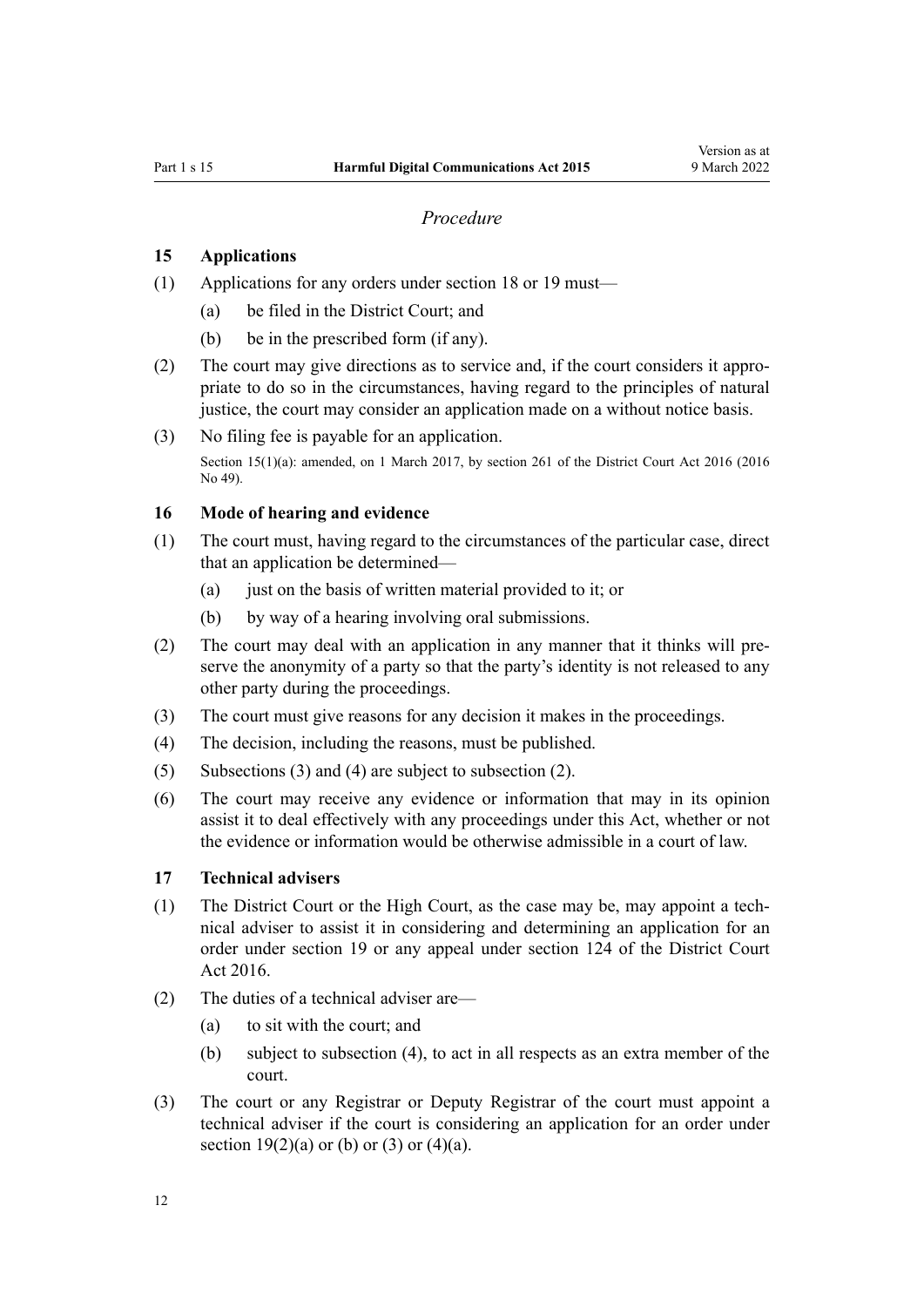- (4) The Judge may give any weight to the technical adviser's advice that the Judge thinks fit, and the Judge alone must determine the application or appeal.
- (5) The Minister must maintain a panel of persons who may be appointed under this section as technical advisers, and only persons named on the panel may be appointed under this section as technical advisers.
- (6) A technical adviser may be appointed to the panel for up to 5 years, and the appointment continues until—
	- (a) the person is reappointed; or
	- (b) a successor to the person is appointed; or
	- (c) the person is informed in writing by the Minister that the person is not to be reappointed and that a successor to that person is not to be appointed; or
	- (d) the person resigns by notice in writing to the Minister; or
	- (e) the person is removed from the panel by the Minister for incapacity that affects the person's performance of duty, for neglect of duty, or for mis‐ conduct, proved to the satisfaction of the Minister; or
	- (f) the person dies.

(7) The chief executive must pay technical advisers the remuneration and allow‐ ances determined from time to time by the Minister. Section 17(1): amended, on 1 March 2017, by [section 261](http://legislation.govt.nz/pdflink.aspx?id=DLM6942680) of the District Court Act 2016 (2016

No 49).

#### **18 Interim orders**

<span id="page-12-0"></span>Version as at

- (1) The District Court may, if the court considers it is desirable to do so, grant any interim orders pending the determination of the application for orders under section 19.
- (2) An interim order under this section may do anything that may be done by order under section 19 and expires when the application under that section is determined.

Section 18(1): amended, on 1 March 2017, by [section 261](http://legislation.govt.nz/pdflink.aspx?id=DLM6942680) of the District Court Act 2016 (2016 No 49).

#### **19 Orders that may be made by court**

- (1) The District Court may, on an application, make 1 or more of the following orders against a defendant:
	- (a) an order to take down or disable material:
	- (b) an order that the defendant cease or refrain from the conduct concerned:
	- (c) an order that the defendant not encourage any other persons to engage in similar communications towards the affected individual:
	- (d) an order that a correction be published: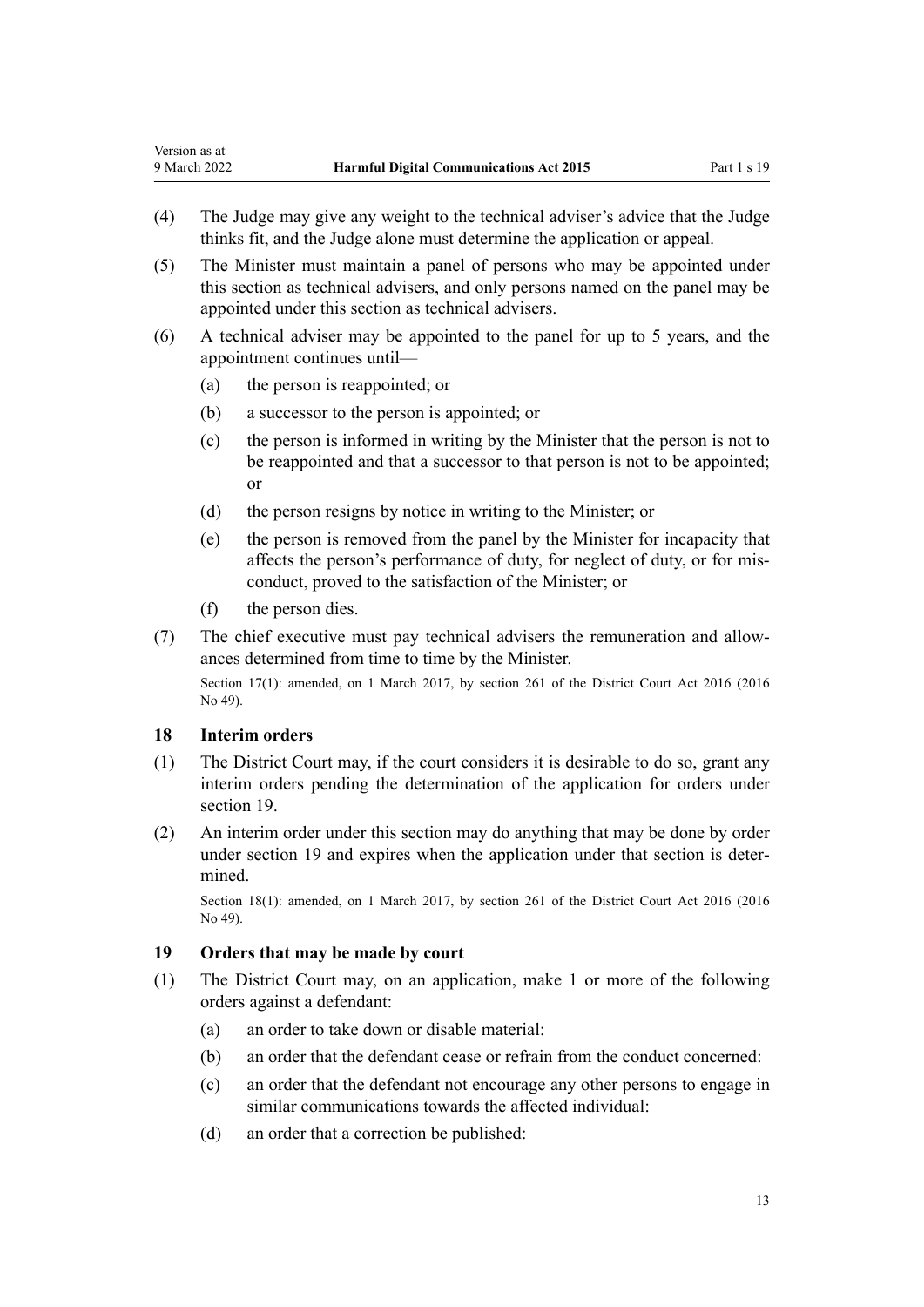- (e) an order that a right of reply be given to the affected individual:
- (f) an order that an apology be published.
- (2) The District Court may, on an application, make 1 or more of the following orders against an online content host:
	- (a) an order to take down or disable public access to material that has been posted or sent:
	- (b) an order that the identity of the author of an anonymous or pseudony‐ mous communication be released to the court:
	- (c) an order that a correction be published in any manner that the court spe‐ cifies in the order:
	- (d) an order that a right of reply be given to the affected individual in any manner that the court specifies in the order.
- (3) The District Court may, on application, make an order against an IPAP that the identity of an anonymous communicator be released to the court.
- (4) The court may also do 1 or more of the following:
	- (a) make a direction applying an order provided for in subsection (1) or (2) to other persons specified in the direction, if there is evidence that those others have been encouraged to engage in harmful digital communications towards the affected individual:
	- (b) make a declaration that a communication breaches a communication principle:
	- (c) order that the names of any specified parties be suppressed.
- (5) In deciding whether or not to make an order, and the form of an order, the court must take into account the following:
	- (a) the content of the communication and the level of harm caused or likely to be caused by it:
	- (b) the purpose of the communicator, in particular whether the communication was intended to cause harm:
	- (c) the occasion, context, and subject matter of the communication:
	- (d) the extent to which the communication has spread beyond the original parties to the communication:
	- (e) the age and vulnerability of the affected individual:
	- (f) the truth or falsity of the statement:
	- (g) whether the communication is in the public interest:
	- (h) the conduct of the defendant, including any attempt by the defendant to minimise the harm caused:
	- (i) the conduct of the affected individual or complainant:
	- (j) the technical and operational practicalities, and the costs, of an order: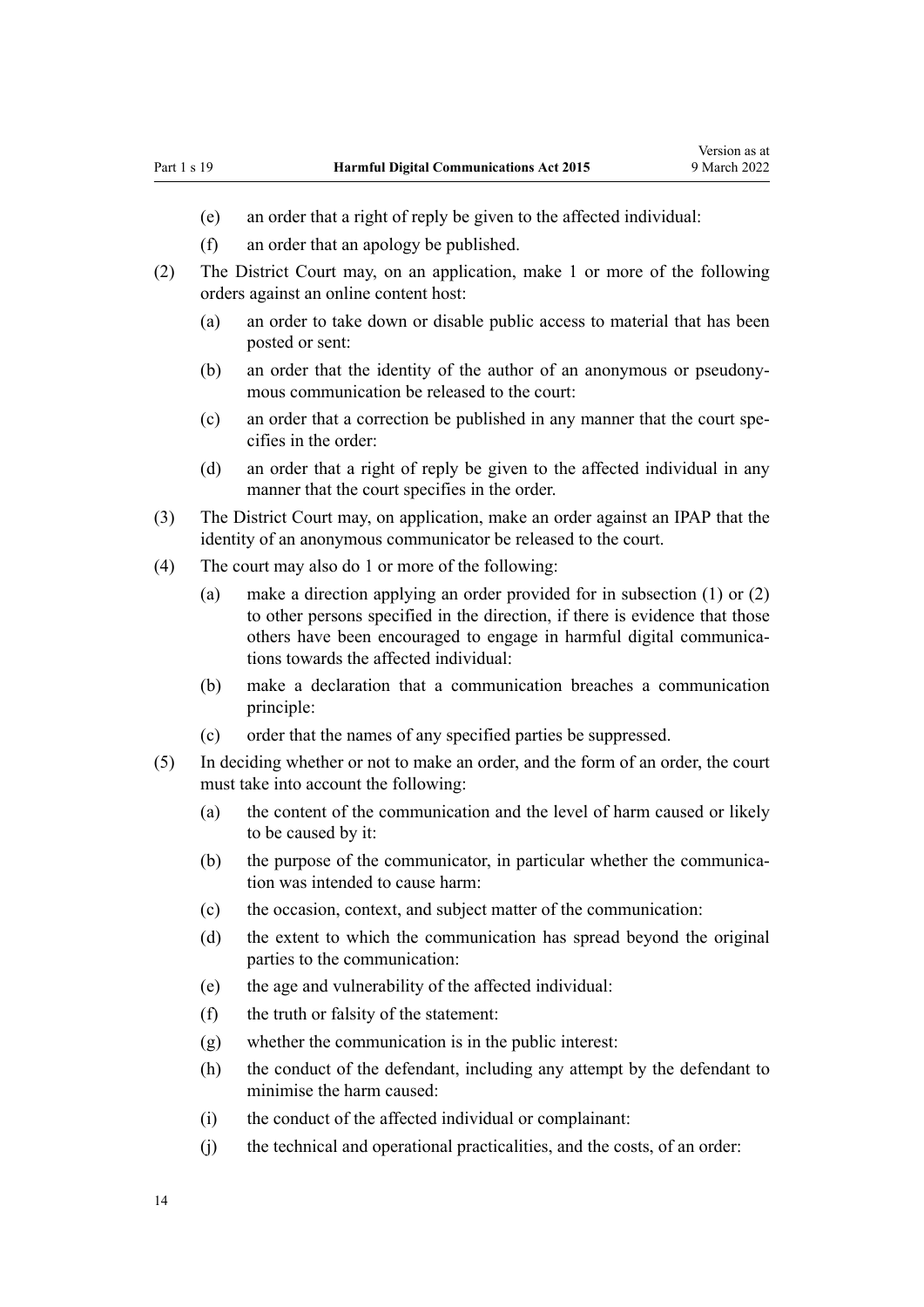- <span id="page-14-0"></span>(k) the appropriate individual or other person who should be subject to the order.
- (6) In doing anything under this section, the court must act consistently with the rights and freedoms contained in the [New Zealand Bill of Rights Act 1990](http://legislation.govt.nz/pdflink.aspx?id=DLM224791).

#### **20 Court may vary or discharge order**

- (1) Any applicant who obtains an order under section [18,](#page-12-0) [19,](#page-12-0) or [22B](#page-15-0) or any other party to that order may apply for an order under subsection (2).
- (2) The District Court may, by order, do any of the following things to an order made under section [18,](#page-12-0) [19](#page-12-0), or [22B:](#page-15-0)
	- (a) vary the duration of the order:
	- (b) vary any conditions of the order:
	- (c) discharge the order.
- (3) The court may make an order referred to in subsection (2)(a) or (b) on its own initiative, whether or not an application is made.

Section 20(1): amended, on 9 March 2022, by [section 5](http://legislation.govt.nz/pdflink.aspx?id=LMS529316) of the Harmful Digital Communications (Unauthorised Posting of Intimate Visual Recording) Amendment Act 2022 (2022 No 3).

Section 20(2): amended, on 9 March 2022, by [section 5](http://legislation.govt.nz/pdflink.aspx?id=LMS529316) of the Harmful Digital Communications (Unauthorised Posting of Intimate Visual Recording) Amendment Act 2022 (2022 No 3).

#### *Offences*

#### **21 Offence of non-compliance with order**

- (1) A person who, without reasonable excuse, fails to comply with an order made under section [18](#page-12-0), [19](#page-12-0), or [22B](#page-15-0) commits an offence.
- (2) A person who commits an offence against this section is liable on conviction  $to,$ 
	- (a) in the case of a natural person, imprisonment for a term not exceeding 6 months or a fine not exceeding \$5,000:
	- (b) in the case of a body corporate, a fine not exceeding \$20,000.

Section 21(1): amended, on 9 March 2022, by [section 6](http://legislation.govt.nz/pdflink.aspx?id=LMS529419) of the Harmful Digital Communications (Unauthorised Posting of Intimate Visual Recording) Amendment Act 2022 (2022 No 3).

#### **22 Causing harm by posting digital communication**

- (1) A person commits an offence if—
	- (a) the person posts a digital communication with the intention that it cause harm to a victim; and
	- (b) posting the communication would cause harm to an ordinary reasonable person in the position of the victim; and
	- (c) posting the communication causes harm to the victim.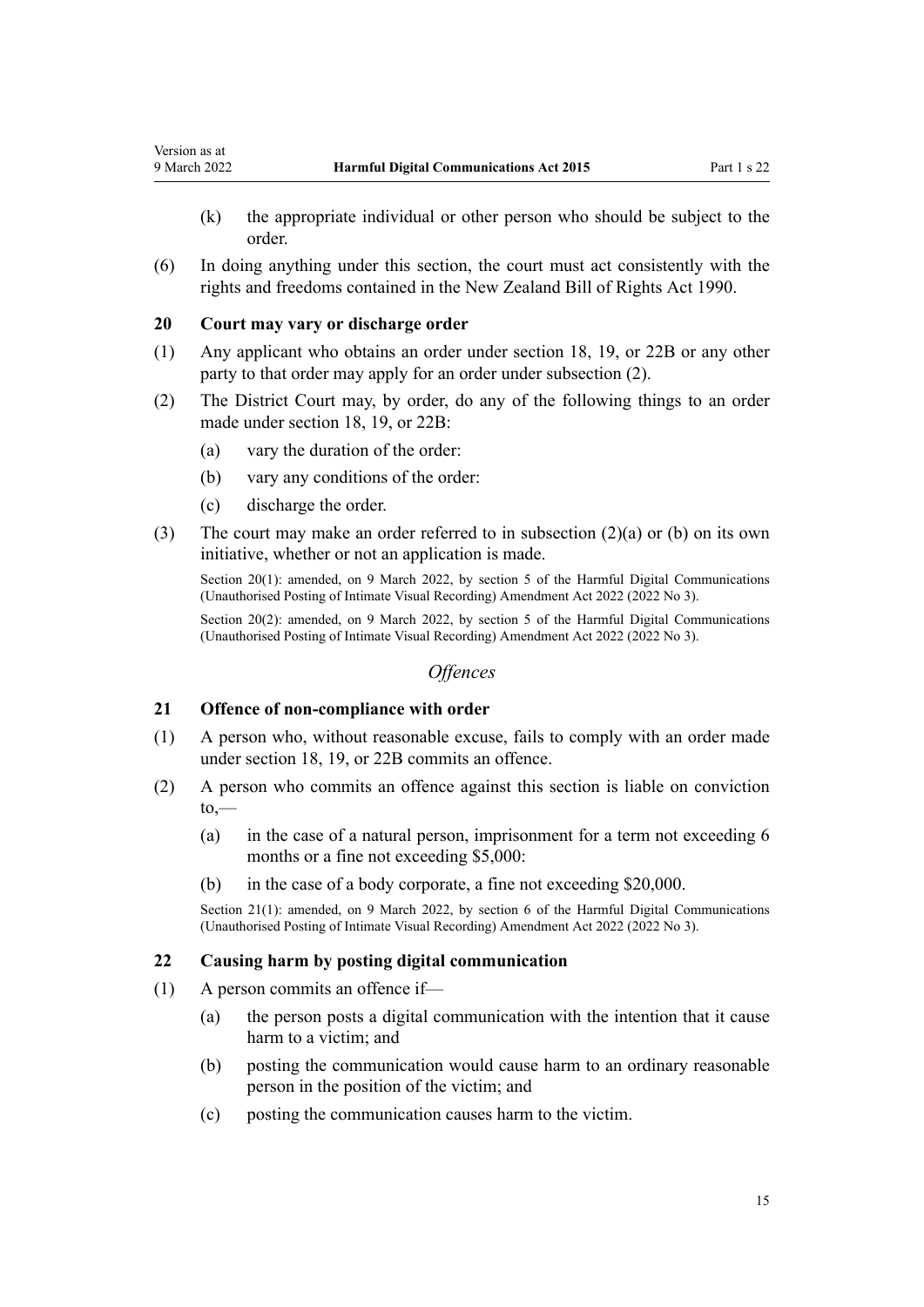- <span id="page-15-0"></span>(2) In determining whether a post would cause harm, the court may take into account any factors it considers relevant, including—
	- (a) the extremity of the language used:
	- (b) the age and characteristics of the victim:
	- (c) whether the digital communication was anonymous:
	- (d) whether the digital communication was repeated:
	- (e) the extent of circulation of the digital communication:
	- (f) whether the digital communication is true or false:
	- (g) the context in which the digital communication appeared.
- (3) A person who commits an offence against this section is liable on conviction  $to,$ —
	- (a) in the case of a natural person, imprisonment for a term not exceeding 2 years or a fine not exceeding \$50,000:
	- (b) in the case of a body corporate, a fine not exceeding \$200,000.
- (4) This section does not apply if the posted digital communication is an intimate visual recording to which the offence in section 22A applies.

Compare: 1961 No 43 [s 216G](http://legislation.govt.nz/pdflink.aspx?id=DLM329852); Michigan Penal Code 1931 s 750.411s

Section 22(4): replaced, on 9 March 2022, by [section 7](http://legislation.govt.nz/pdflink.aspx?id=LMS520181) of the Harmful Digital Communications (Unauthorised Posting of Intimate Visual Recording) Amendment Act 2022 (2022 No 3).

#### **22A Posting intimate visual recording without consent**

- (1) A person commits an offence if the person, without reasonable excuse, posts a digital communication that is an intimate visual recording of a victim—
	- (a) knowing that the victim has not consented to the posting; or
	- (b) being reckless as to whether the victim has consented to the posting.
- (2) An individual under the age of 16 years cannot consent to the posting of an intimate visual recording of which they are the subject.
- (3) A person who commits an offence against this section is liable on conviction  $to,$ 
	- (a) in the case of a natural person, imprisonment for a term not exceeding 2 years or a fine not exceeding \$50,000:
	- (b) in the case of a body corporate, a fine not exceeding \$200,000.

Section 22A: inserted, on 9 March 2022, by [section 8](http://legislation.govt.nz/pdflink.aspx?id=LMS368115) of the Harmful Digital Communications (Unauthorised Posting of Intimate Visual Recording) Amendment Act 2022 (2022 No 3).

#### **22B Court may make civil order during proceedings for offence under section 22A**

(1) On application under this section and if the court considers it desirable to do so, the court conducting the proceedings for an offence under section 22A may make,—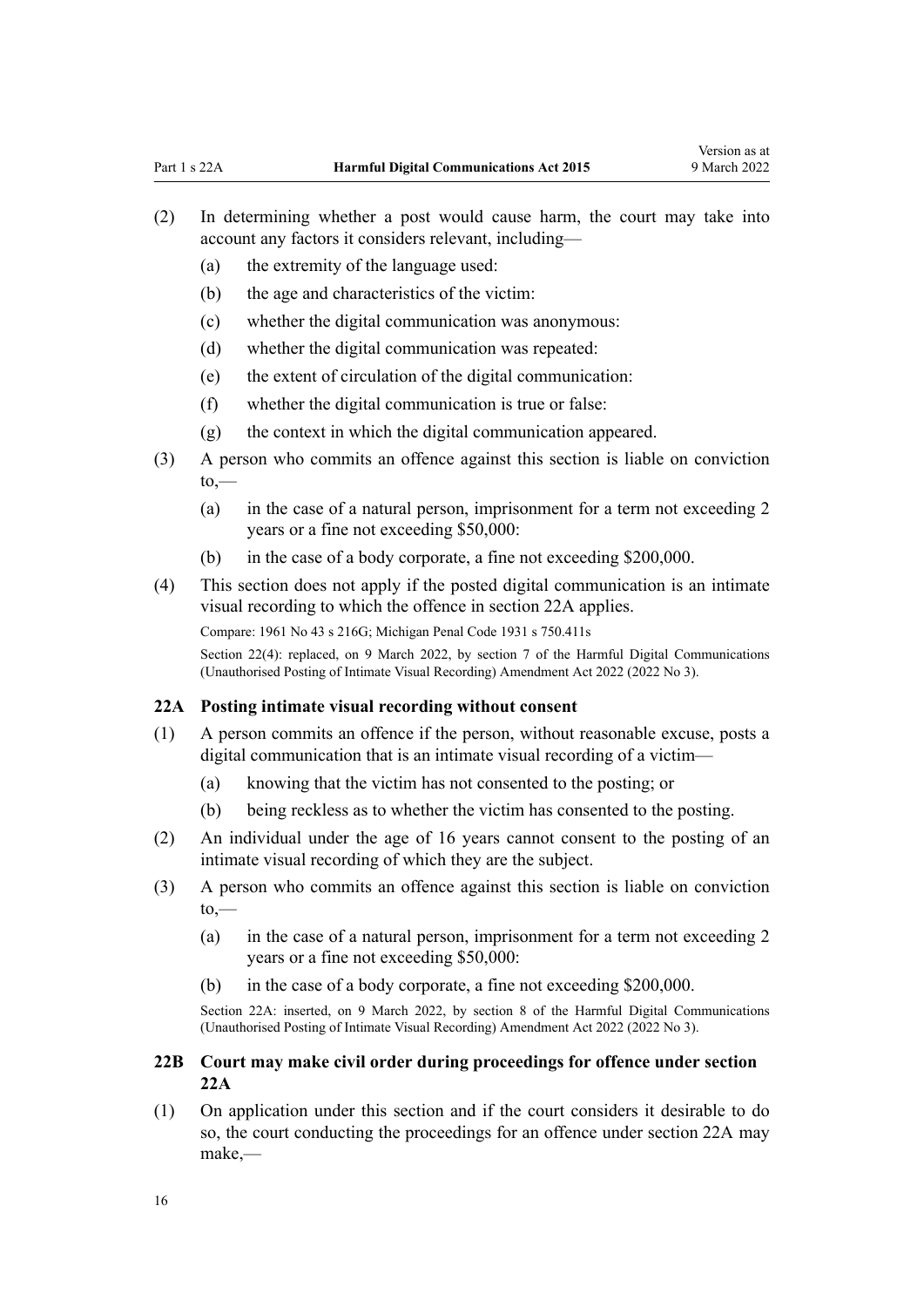- <span id="page-16-0"></span>(a) during the proceedings, 1 or more of the interim orders set out in subsec‐ tion (2) against the defendant for the duration of the proceedings; and
- (b) if the defendant is proven to have committed the offence, 1 or more of the orders set out in subsection (3) against the defendant.
- (2) The following interim orders are available to the court under subsection  $(1)(a)$ :
	- (a) an order to take down or disable material:
	- (b) an order that the defendant cease or refrain from the conduct concerned:
	- (c) an order that the defendant not encourage any other persons to engage in similar communications towards the affected individual.
- (3) The following orders are available to the court under subsection (1)(b):
	- (a) an order to take down or disable material:
	- (b) an order that the defendant cease or refrain from the conduct concerned:
	- (c) an order that the defendant not encourage any other persons to engage in similar communications towards the affected individual:
	- (d) an order that a correction be published:
	- (e) an order that a right of reply be given to the affected individual:
	- (f) an order that an apology be published.
- (4) In this section, a defendant is **proven to have committed** an offence under [sec‐](#page-15-0) [tion 22A](#page-15-0) if—
	- (a) the defendant is convicted of the offence; or
	- (b) the defendant is found guilty of, or pleads guilty to, the offence, but is discharged without conviction under [section 106](http://legislation.govt.nz/pdflink.aspx?id=DLM136807) of the Sentencing Act 2002; or
	- (c) the Youth Court makes an order under [section 282](http://legislation.govt.nz/pdflink.aspx?id=DLM153435) of the Oranga Tamariki Act 1989 discharging the charge relating to the offence after finding that the offence was proved.

Section 22B: inserted, on 9 March 2022, by [section 8](http://legislation.govt.nz/pdflink.aspx?id=LMS368115) of the Harmful Digital Communications (Unauthorised Posting of Intimate Visual Recording) Amendment Act 2022 (2022 No 3).

#### *Liability of online content host*

#### **23 Liability of online content host for content posted by user**

- (1) [Section 24](#page-17-0) provides protection for an online content host in respect of any spe‐ cific content of a digital communication posted by a person and hosted by the online content host if the host follows the process in that section.
- (2) The fact that an online content host does not take advantage of [section 24](#page-17-0) does not of itself create any civil or criminal liability for hosting the specific content.
- (3) [Section 24](#page-17-0) does not affect any rights or defences otherwise available to the online content host in respect of the hosting of the specific content (for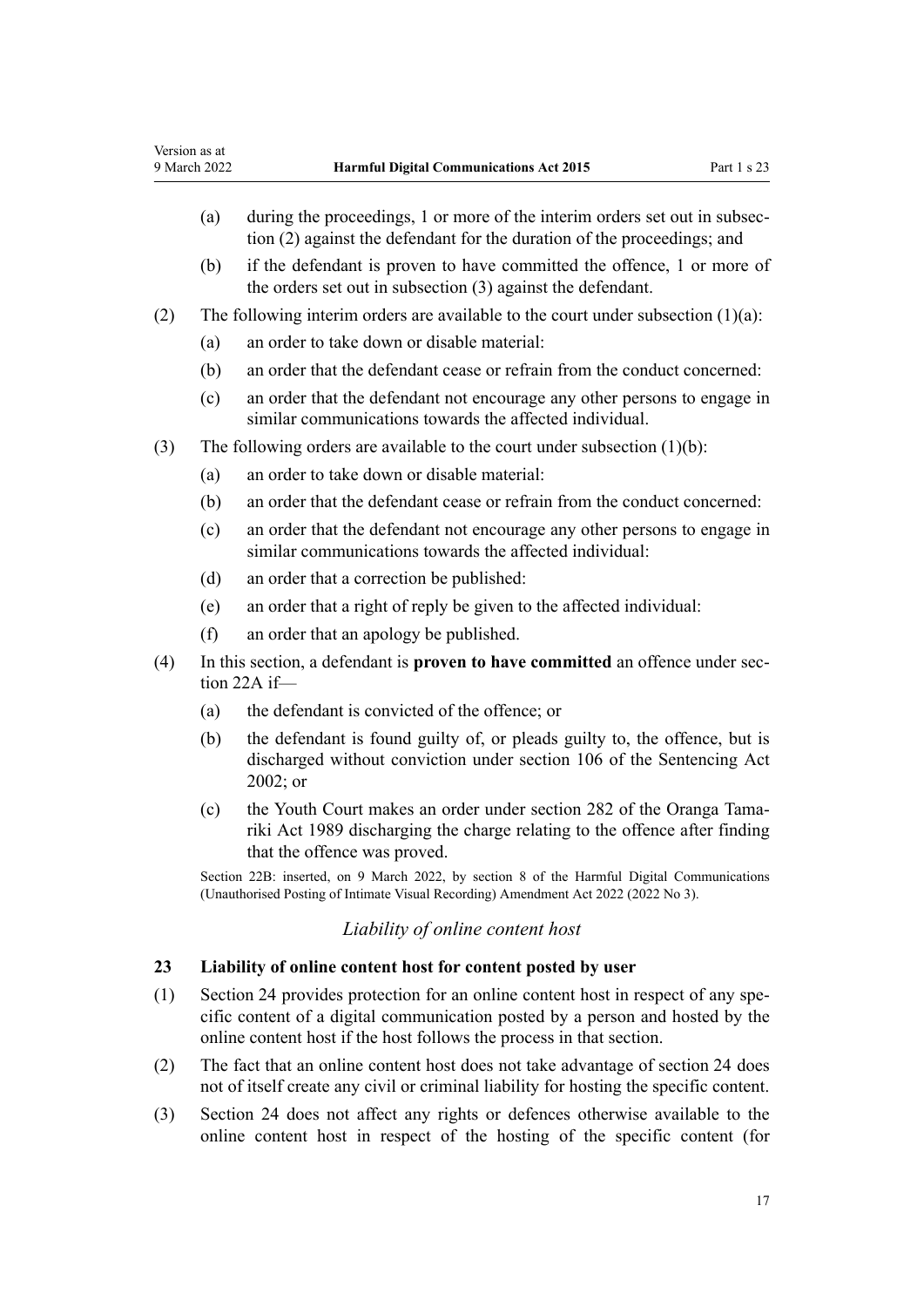<span id="page-17-0"></span>example, the removal of content or the creation, exercise, or taking advantage of any contractual indemnity or immunity or any other term of use).

(4) This section is subject to [section 25\(5\)](#page-19-0).

#### **24 Process for obtaining protection against liability for specific content**

- (1) No civil or criminal proceedings may be brought against an online content host in respect of the content complained of (the **specific content**) if the online content host—
	- (a) receives a notice of complaint about the specific content; and
	- (b) complies with subsection (2).
- (2) The requirements of this subsection are that—

*Host to notify author of complaint*

- (a) the online content host must, as soon as practicable but no later than 48 hours after receiving a notice of complaint,—
	- (i) provide the author of the specific content with a copy of the notice of complaint, altered to conceal personal information that identi‐ fies the complainant if the host has received confirmation that the complainant does not consent to the host providing that information to the author; and
	- (ii) notify the author that the author may submit a counter-notice to the host within 48 hours after receiving that notification:
- (b) if the host is unable to contact the author (for example, because the iden‐ tity of the author is unknown) after taking reasonable steps to do so, the host must take down or disable the specific content as soon as practicable after taking those steps but no later than 48 hours after receiving a notice of complaint:

*Author's counter-notice consenting to removal of content*

(c) if the author submits a valid counter-notice no later than 48 hours after receiving the host's notification under paragraph (a) in which the author consents to the removal of the specific content, the host must take down or disable the specific content as soon as practicable after receiving that counter-notice:

*Author's counter-notice refusing consent to removal of content*

- (d) if the author submits a valid counter-notice no later than 48 hours after receiving the host's notification under paragraph (a) in which the author refuses to consent to the removal of the specific content, the host must leave the specific content in place and, as soon as practicable after receiving that counter-notice,—
	- (i) notify the complainant of the author's decision; and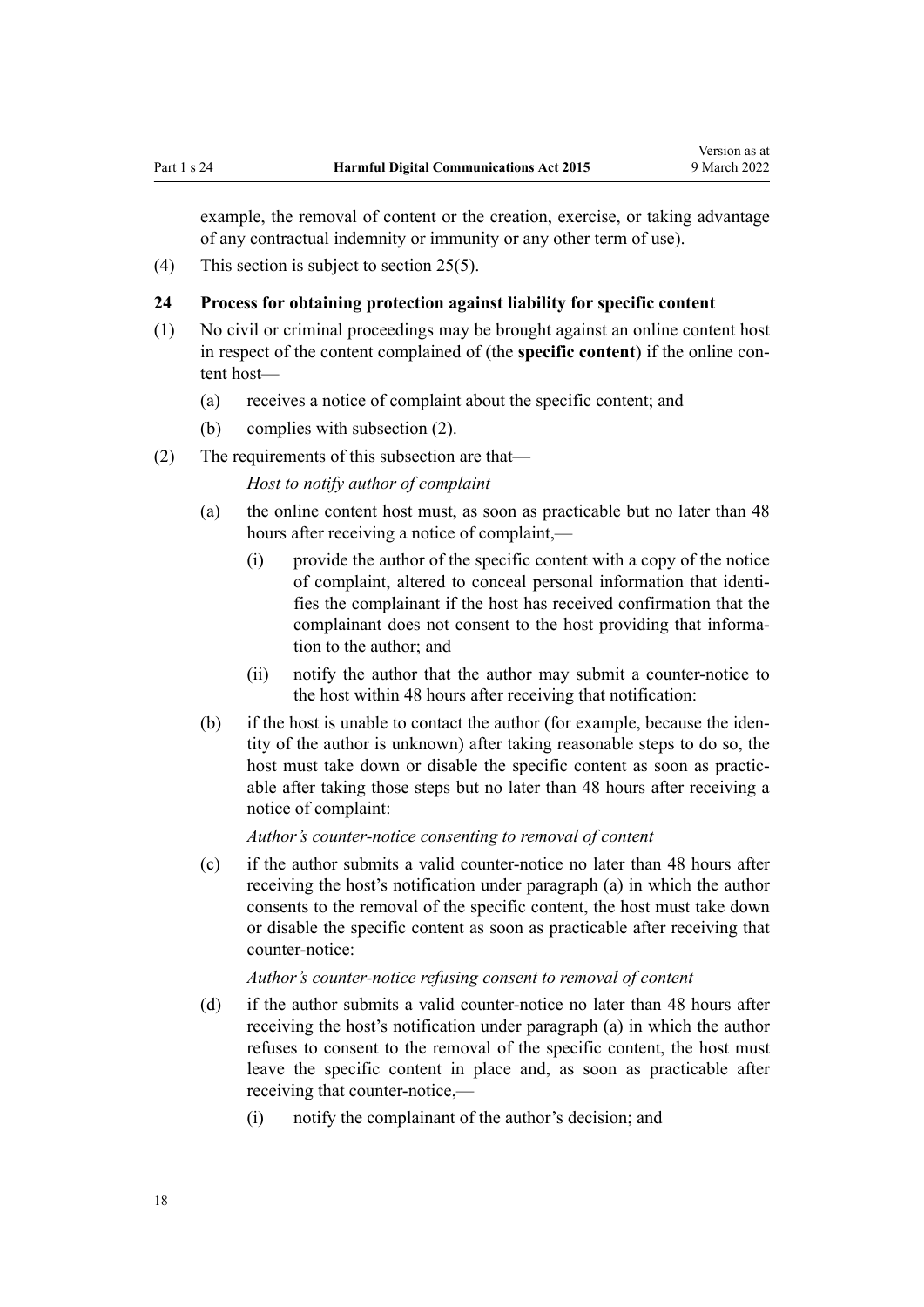(ii) if the author consents, provide the complainant with personal information that identifies the author:

*Author failing to submit valid counter-notice*

- (e) if the author does not submit a valid counter-notice in accordance with this subsection (whether by failing to submit a counter-notice or by sub‐ mitting an invalid counter-notice), the host must take down or disable the specific content as soon as practicable but no later than 48 hours after notifying the author under paragraph (a).
- (3) A notice of complaint must—
	- (a) state the complainant's name and a telephone number, a physical address, and an email address for the complainant; and
	- (b) state the specific content, and explain why the complainant considers that the specific content—
		- (i) is unlawful; or
		- (ii) breaches 1 or more communication principles and has caused harm; and
	- (c) sufficiently enable the specific content to be readily located; and
	- (d) state whether the complainant consents to personal information that identifies the complainant being released to the author; and
	- (e) contain any other information that the complainant considers relevant.
- (4) A counter-notice must state—
	- (a) the author's name and a telephone phone number, a physical address, and an email address for the author; and
	- (b) whether the author consents to personal information that identifies the author being released to the complainant; and
	- (c) whether the author consents to the removal of the specific content.
- (5) An online content host must not disclose any personal information about the complainant or author under information privacy principle  $11(1)(e)(iv)$  set out in [section 22](http://legislation.govt.nz/pdflink.aspx?id=LMS23342) of the Privacy Act 2020, except by order of a District Court Judge or a High Court Judge made on an application under this subsection.
- (6) Nothing in subsection (5) affects the application of any other provision in the [Privacy Act 2020.](http://legislation.govt.nz/pdflink.aspx?id=LMS23193)
- (7) This section is subject to [section 25\(5\)](#page-19-0). Section 24(5): amended, on 1 December 2020, by [section 217](http://legislation.govt.nz/pdflink.aspx?id=LMS23706) of the Privacy Act 2020 (2020 No 31). Section 24(6): amended, on 1 December 2020, by [section 217](http://legislation.govt.nz/pdflink.aspx?id=LMS23706) of the Privacy Act 2020 (2020 No 31).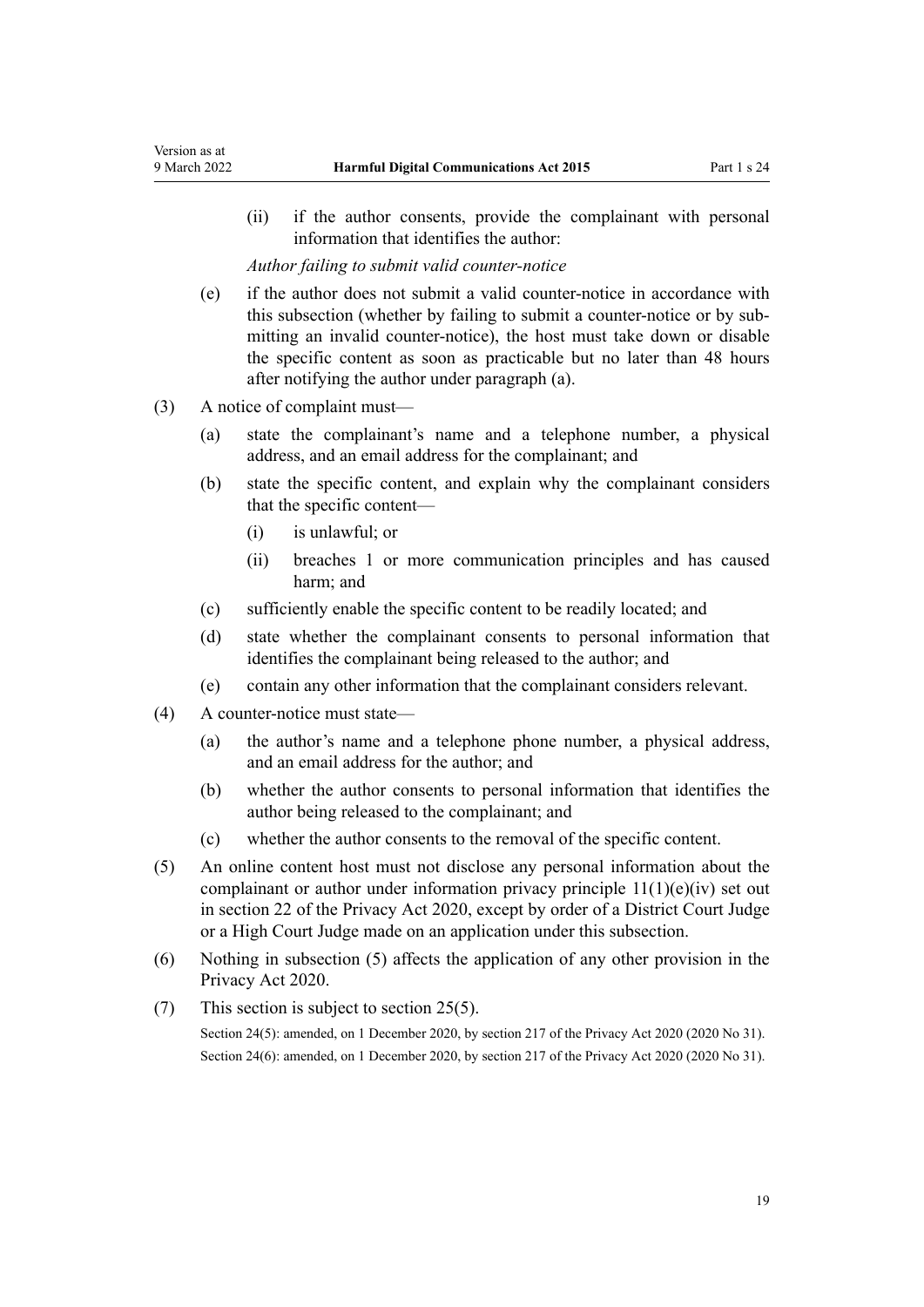#### <span id="page-19-0"></span>**25 Further provisions related to section 24**

- (1) The Approved Agency may lodge a notice of complaint under [section 24](#page-17-0) on behalf of a complainant and provide advice and assistance to the complainant in relation to the complaint.
- (2) The protection conferred on an online content host by [section 24](#page-17-0) does not apply if the host does not provide an easily accessible mechanism that enables a user to contact the host about specific content in the manner provided in that section.
- (3) The protection conferred on an online content host by [section 24](#page-17-0) does not apply if the person who provides the specific content does so on behalf, or at the direction, of the online content host.
- (4) Nothing in [section 23](#page-16-0) or [24](#page-17-0) or this section affects—
	- (a) [section 211](http://legislation.govt.nz/pdflink.aspx?id=DLM3865769) of the Criminal Procedure Act 2011; or
	- (b) [section 19](http://legislation.govt.nz/pdflink.aspx?id=DLM68927) of the Bail Act 2000; or
	- (c) copyright liability, or any proceedings, under the [Copyright Act 1994](http://legislation.govt.nz/pdflink.aspx?id=DLM345633); or
	- (d) any enactment that expressly overrides [section 24.](#page-17-0)
- (5) Nothing in [section 23](#page-16-0) or [24](#page-17-0) or this section limits the right of an individual to injunctive relief in relation to the content of a digital communication posted by another person and hosted by the online content host.

#### *Regulations and rules*

#### **26 Regulations**

- (1) The Governor-General may, by Order in Council, make regulations for all or any of the following purposes:
	- (a) prescribing the practice and procedure for the conduct of matters under this Act before the Approved Agency:
	- (b) providing for any other matters contemplated by this Act, necessary for its administration, or necessary for giving it full effect.
- (2) Regulations under this section are secondary legislation (*see* [Part 3](http://legislation.govt.nz/pdflink.aspx?id=DLM7298343) of the Legislation Act 2019 for publication requirements).

| Legislation Act 2019 requirements for secondary legislation made under this section |                                                                                                  |                                    |
|-------------------------------------------------------------------------------------|--------------------------------------------------------------------------------------------------|------------------------------------|
| <b>Publication</b>                                                                  | PCO must publish it on the legislation website and notify LA19 s $69(1)(c)$<br>it in the Gazette |                                    |
| <b>Presentation</b>                                                                 | The Minister must present it to the House of<br>Representatives                                  | LA19 s 114, Sch 1<br>cl $32(1)(a)$ |
| <b>Disallowance</b>                                                                 | It may be disallowed by the House of Representatives                                             | LA19 ss 115, 116                   |
| This note is not part of the Act.                                                   |                                                                                                  |                                    |

Section 26(2): inserted, on 28 October 2021, by [section 3](http://legislation.govt.nz/pdflink.aspx?id=LMS268932) of the Secondary Legislation Act 2021 (2021 No 7).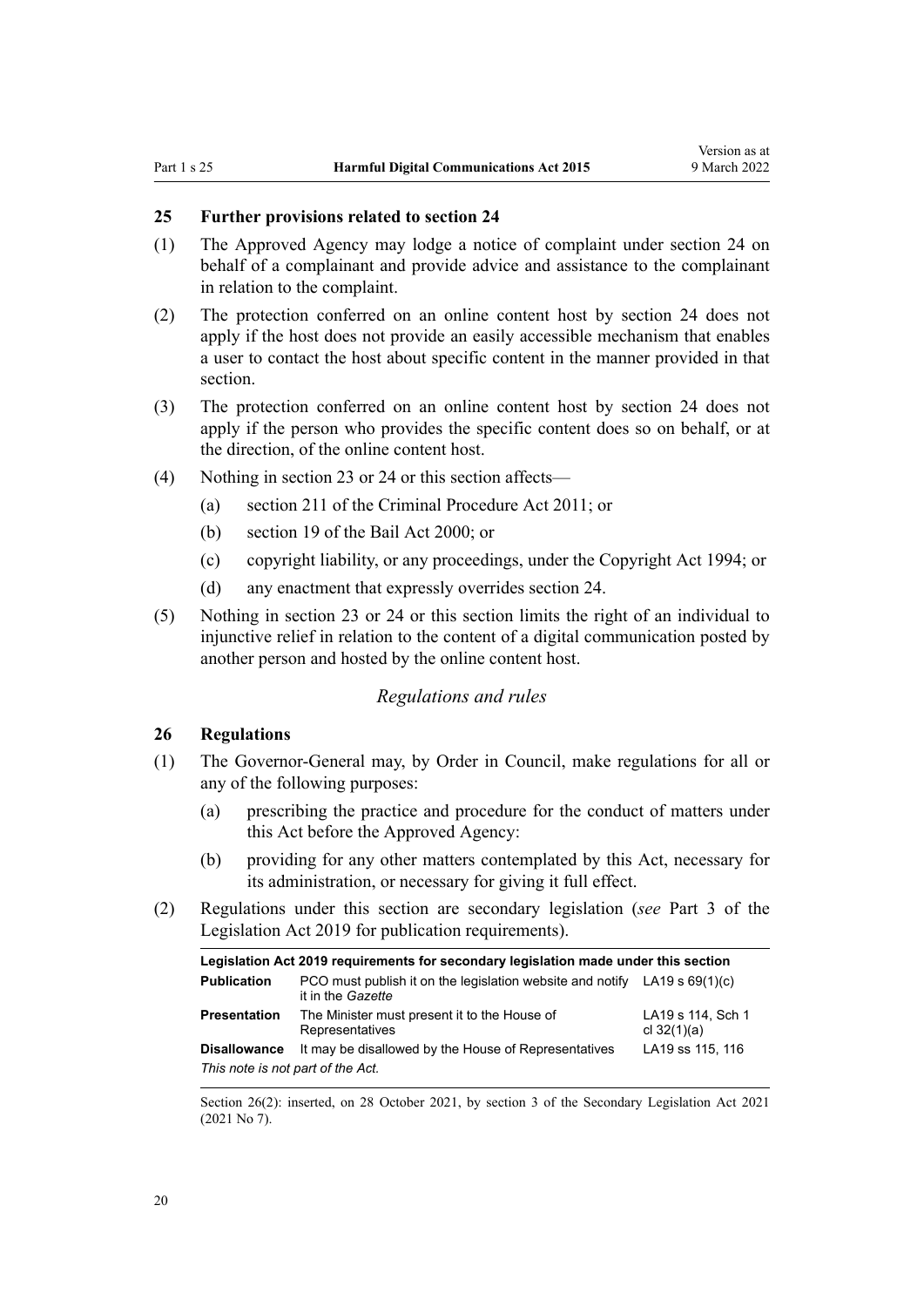#### <span id="page-20-0"></span>**27 Rules**

- (1) The power to make rules of court under [section 148](http://legislation.govt.nz/pdflink.aspx?id=DLM5759504) of the Senior Courts Act 2016 and [section 228](http://legislation.govt.nz/pdflink.aspx?id=DLM6942629) of the District Court Act 2016 includes the power to make rules regulating the practice and procedure of courts in the exercise of jurisdiction conferred by this Act.
- (2) Without limiting the generality of subsection (1), rules made in accordance with that subsection may—
	- (a) prescribe forms for applications and orders under this Act:
	- (b) prescribe a form for the purposes of [section 14:](#page-10-0)
	- (c) prescribe the practice and procedure for the conduct of matters under this Act before the District Court.

Section 27(1): amended, on 1 March 2017, by [section 261](http://legislation.govt.nz/pdflink.aspx?id=DLM6942680) of the District Court Act 2016 (2016) No 49).

Section 27(1): amended, on 1 March 2017, by [section 183\(b\)](http://legislation.govt.nz/pdflink.aspx?id=DLM5759564) of the Senior Courts Act 2016 (2016 No 48).

#### **28 Consequential amendments to other Acts**

Amend the Acts specified in the [Schedule](#page-23-0) as set out in that schedule.

### **Part 2**

#### **Amendments to other Acts concerning use of digital communications**

#### Subpart 1—Crimes Act 1961

### **29 Principal Act**

This subpart amends the [Crimes Act 1961.](http://legislation.govt.nz/pdflink.aspx?id=DLM327381)

#### **30 Section 179 amended (Aiding and abetting suicide)**

In [section 179](http://legislation.govt.nz/pdflink.aspx?id=DLM329347), insert as subsections (2) and (3):

- (2) A person commits an offence who incites, counsels, or procures another person to commit suicide, even if that other person does not commit or attempt to commit suicide in consequence of that conduct.
- (3) A person who commits an offence against subsection (2) is liable on conviction to imprisonment for a term not exceeding 3 years.

Subpart 2—Harassment Act 1997

#### **31 Principal Act**

This subpart amends the [Harassment Act 1997.](http://legislation.govt.nz/pdflink.aspx?id=DLM417077)

**32 Section 3 amended (Meaning of harassment)**

After [section 3\(2\),](http://legislation.govt.nz/pdflink.aspx?id=DLM417725) insert: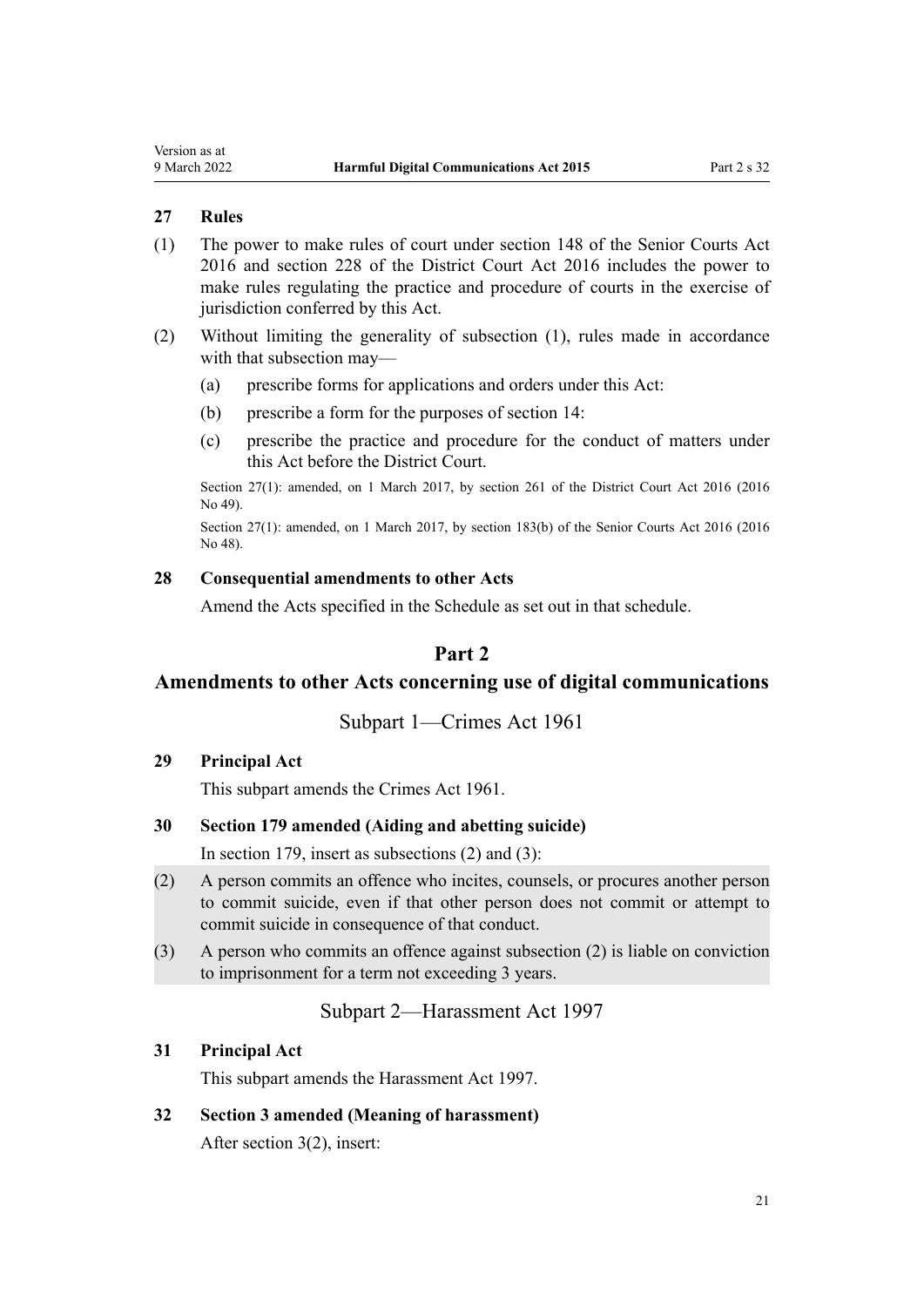- <span id="page-21-0"></span>(3) For the purposes of this Act, a person also harasses another person if—
	- (a) he or she engages in a pattern of behaviour that is directed against that other person; and
	- (b) that pattern of behaviour includes doing any specified act to the other person that is one continuing act carried out over any period.
- (4) For the purposes of subsection (3), **continuing act** includes a specified act done on any one occasion that continues to have effect over a protracted period (for example, where offensive material about a person is placed in any elec‐ tronic media and remains there for a protracted period).

#### **33 Section 4 amended (Meaning of specified act)**

- (1) In [section 4\(1\)\(d\),](http://legislation.govt.nz/pdflink.aspx?id=DLM417726) after "correspondence,", insert "electronic communication,".
- (2) After [section 4\(1\)\(e\),](http://legislation.govt.nz/pdflink.aspx?id=DLM417726) insert:
	- (ea) giving offensive material to a person by placing the material in any elec‐ tronic media where it is likely that it will be seen by, or brought to the attention of, that person:

#### **34 Section 19 amended (Standard conditions of restraining orders)**

After [section 19\(1\),](http://legislation.govt.nz/pdflink.aspx?id=DLM417757) insert:

(1A) It is a condition of every restraining order that applies to a continuing act within the meaning of section 3 that the respondent must take reasonable steps to prevent the specified act from continuing.

# Subpart 3—Human Rights Act 1993

#### **35 Principal Act**

This subpart amends the [Human Rights Act 1993](http://legislation.govt.nz/pdflink.aspx?id=DLM304211).

#### **36 Section 61 amended (Racial disharmony)**

- (1) In section  $61(1)(a)$ , after "radio or television" insert "or other electronic communication".
- (2) In section  $61(2)$ , after "radio or television" insert "or other electronic communication".

#### **37 Section 62 amended (Sexual harassment)**

After [section 62\(3\)\(j\),](http://legislation.govt.nz/pdflink.aspx?id=DLM304651) insert:

(k) participation in fora for the exchange of ideas and information.

#### **38 Section 63 amended (Racial harassment)**

After [section 63\(2\)\(j\),](http://legislation.govt.nz/pdflink.aspx?id=DLM304652) insert:

(k) participation in fora for the exchange of ideas and information.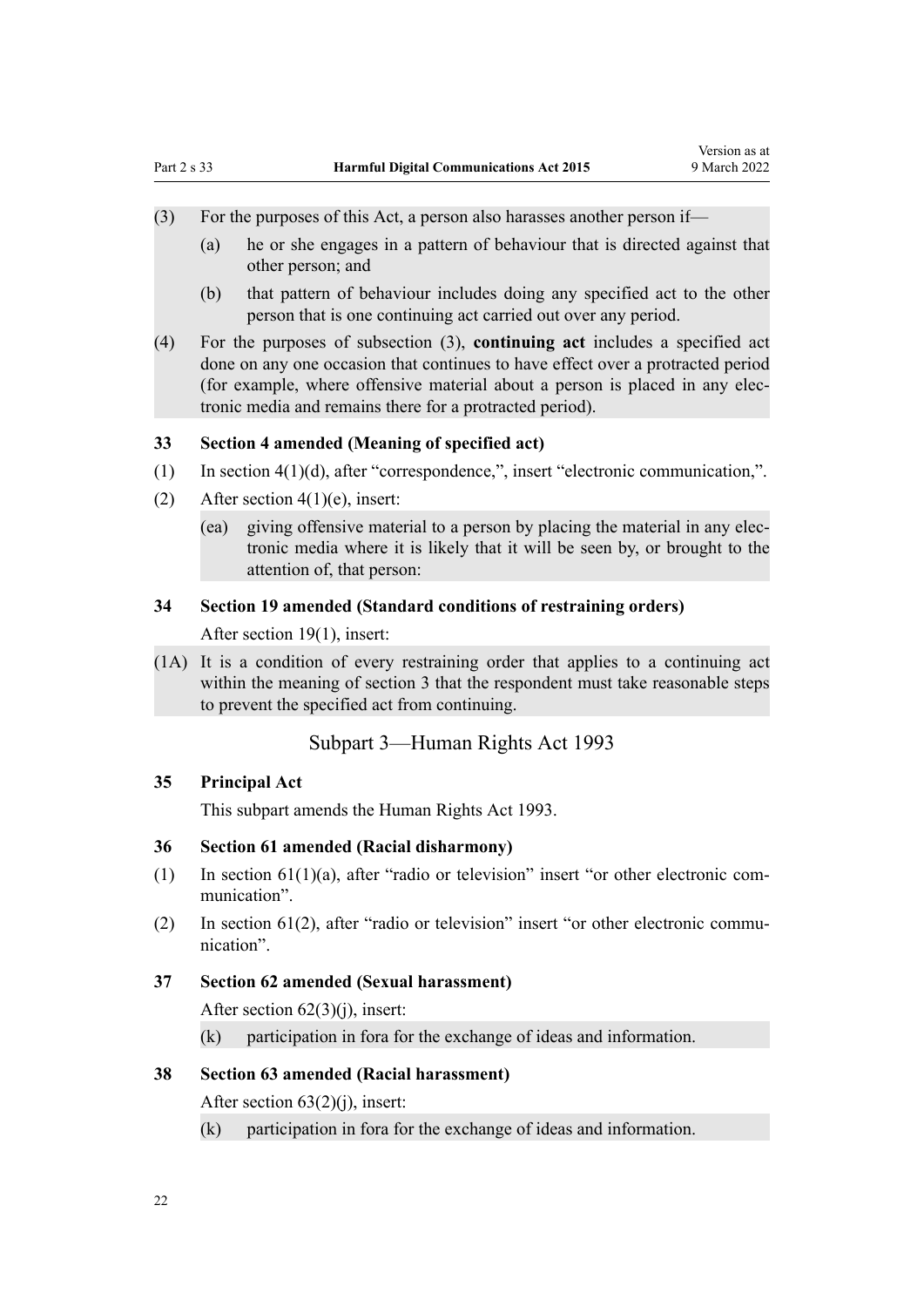## Subpart 4—Privacy Act 1993

#### <span id="page-22-0"></span>**39 Principal Act**

This subpart amends the [Privacy Act 1993.](http://legislation.govt.nz/pdflink.aspx?id=DLM296638)

#### **40 Section 6 amended (Information privacy principles)**

- (1) In [section 6](http://legislation.govt.nz/pdflink.aspx?id=DLM297038), Principle 10(a), after "publicly available publication", insert "and that, in the circumstances of the case, it would not be unfair or unreasonable to use the information".
- (2) In [section 6](http://legislation.govt.nz/pdflink.aspx?id=DLM297038), Principle 11(b), after "publicly available publication", insert "and that, in the circumstances of the case, it would not be unfair or unreasonable to disclose the information".

# **41 Section 56 amended (Personal information relating to domestic affairs)** In [section 56,](http://legislation.govt.nz/pdflink.aspx?id=DLM297421) insert as subsection (2):

(2) The exemption in subsection (1) ceases to apply once the personal information concerned is collected, disclosed, or used, if that collection, disclosure, or use would be highly offensive to an ordinary reasonable person.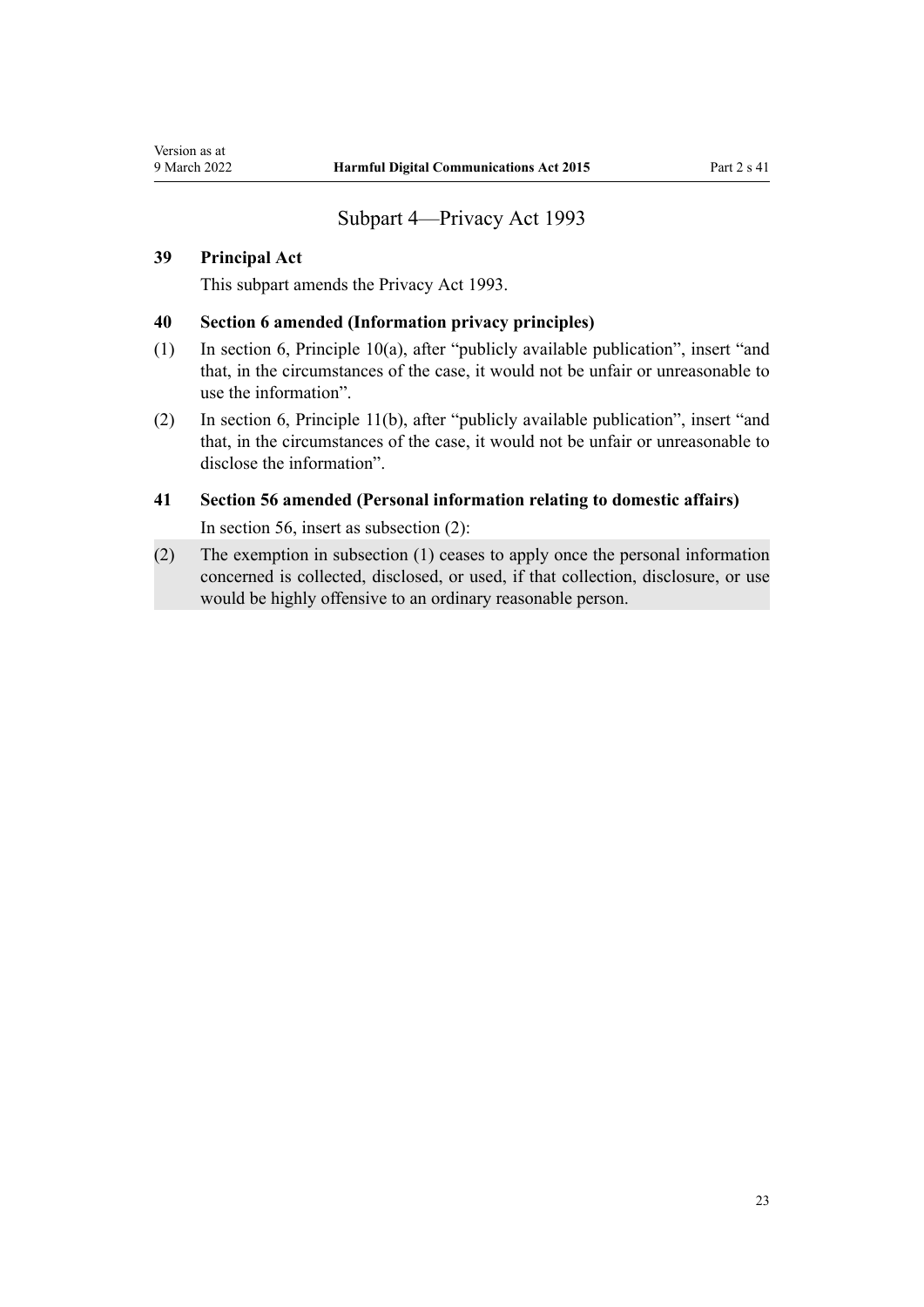# **Schedule Consequential amendments to other Acts**

[s 28](#page-20-0)

#### <span id="page-23-0"></span>**Ombudsmen Act 1975 (1975 No 9)**

In Schedule 1, [Part 2,](http://legislation.govt.nz/pdflink.aspx?id=DLM431296) insert in its appropriate alphabetical order: "Approved Agency under the Harmful Digital Communications Act 2015, in its role under that Act".

#### **Public Records Act 2005 (2005 No 40)**

In [section 4,](http://legislation.govt.nz/pdflink.aspx?id=DLM345537) definition of **public office**, after paragraph (c)(x), insert:

(xa) the Approved Agency under the Harmful Digital Communications Act 2015, in its role under that Act; and